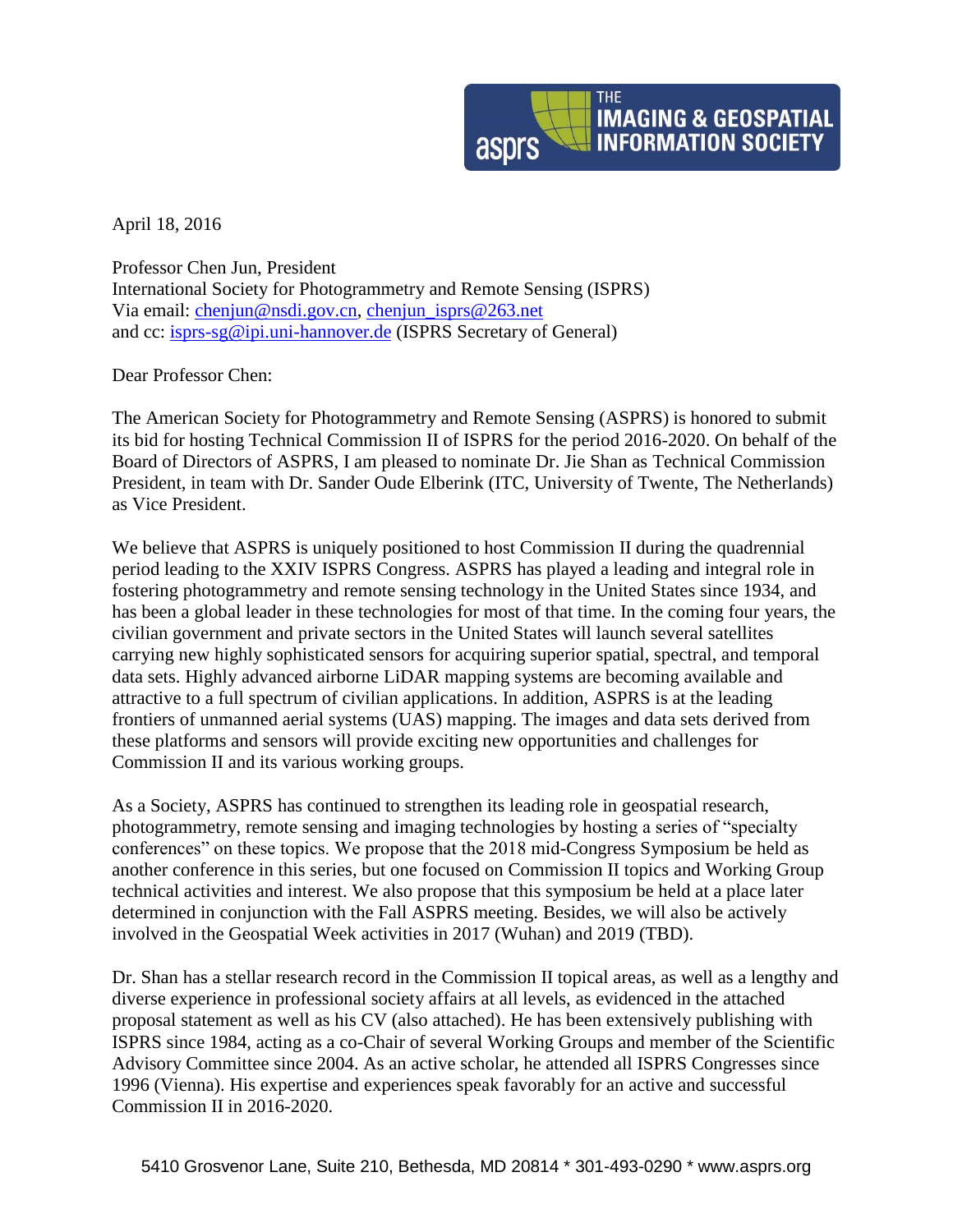ASPRS has a long history of significant contributions to the photogrammetric and remote sensing community, both in the US and internationally. We believe that Commission II, under the leadership of Dr. Shan, will thrive during the next four years. We are committed to support his efforts in this endeavor.

Sincerely,

Michael Hauck

Michael Hauck, Executive Director

Attachments:

- 1-page proposal sheet and CV of Dr. Shan
- Letter of endorsement for Dr. Sander Oude Elberink from the Dutch Society for Photogrammetry and Remote Sensing

cc (via email):

- ASPRS Board of Directors
- ISPRS Council
- Dr. Charles Toth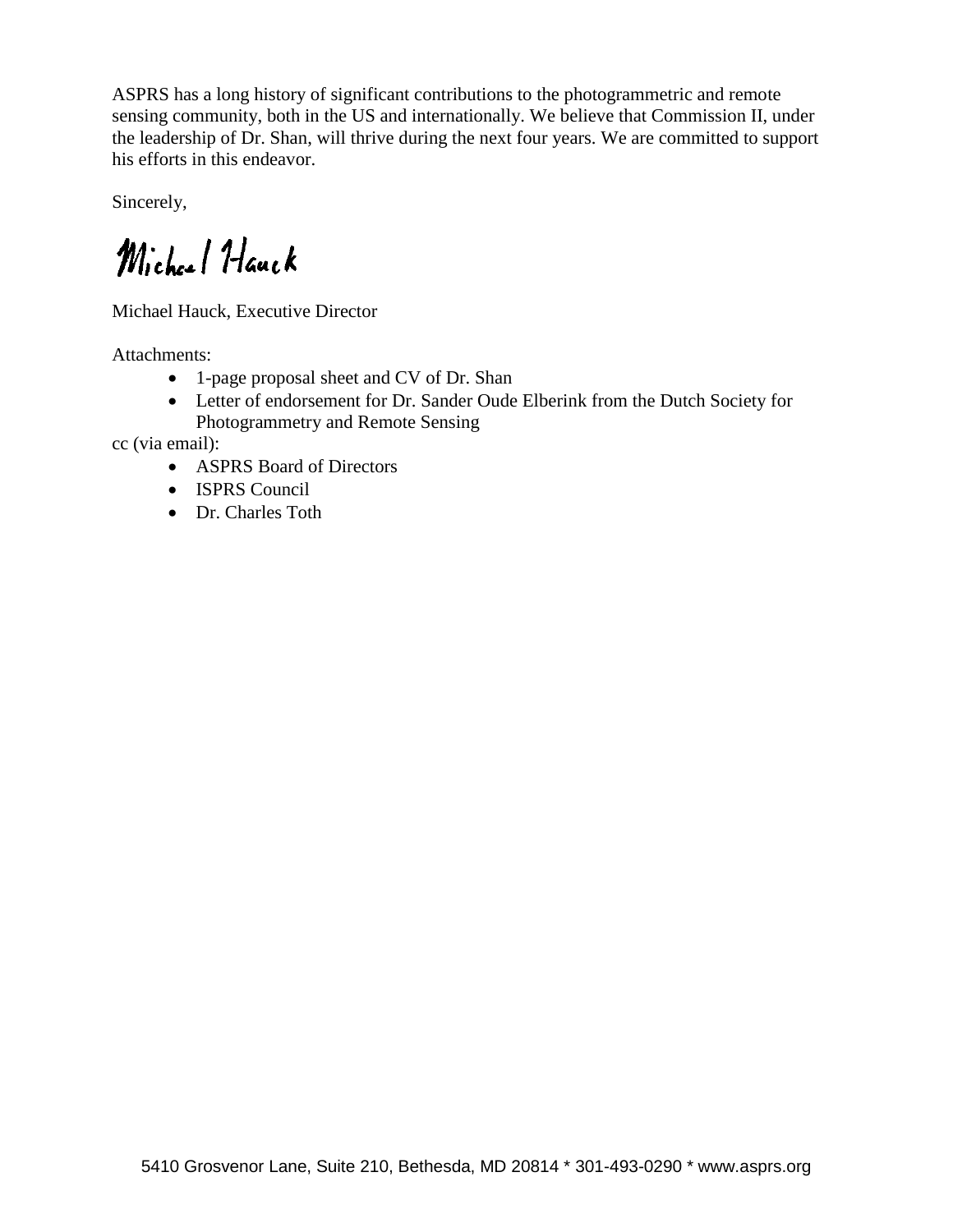

Dr. E. Lynn Usery President The American Society for Photogrammetry & Remote Sensing 5410 Grosvenor Lane, Suite 210 Bethesda, Maryland 20814-2160 **U.S.A.** 

Date April 8th 2016

Subject Application to host ISPRS Commission II

Sent by Peter Hoogwerf

Personal numbers T (088) 183 35 15 Peter.hoogwerf@kadaster.nl

Our reference

Page  $1$  van  $1$ 

Dear Dr. Usery,

Geo-Information Netherlands, the Dutch ordinary member of the ISPRS, is pleased to support the nomination by the ASPRS of Dr. Jie Shan, Purdue University, as President of ISPRS Commission II (Photogrammetry) for the 2016-2020 term. Geo-Information Netherlands hereby nominates Dr. Sander Oude Elberink, University of Twente, as Vice-President for this commission.

Best regards,

Peter Hoogwerf MBA, LL.M **President Geo-Information Netherlands**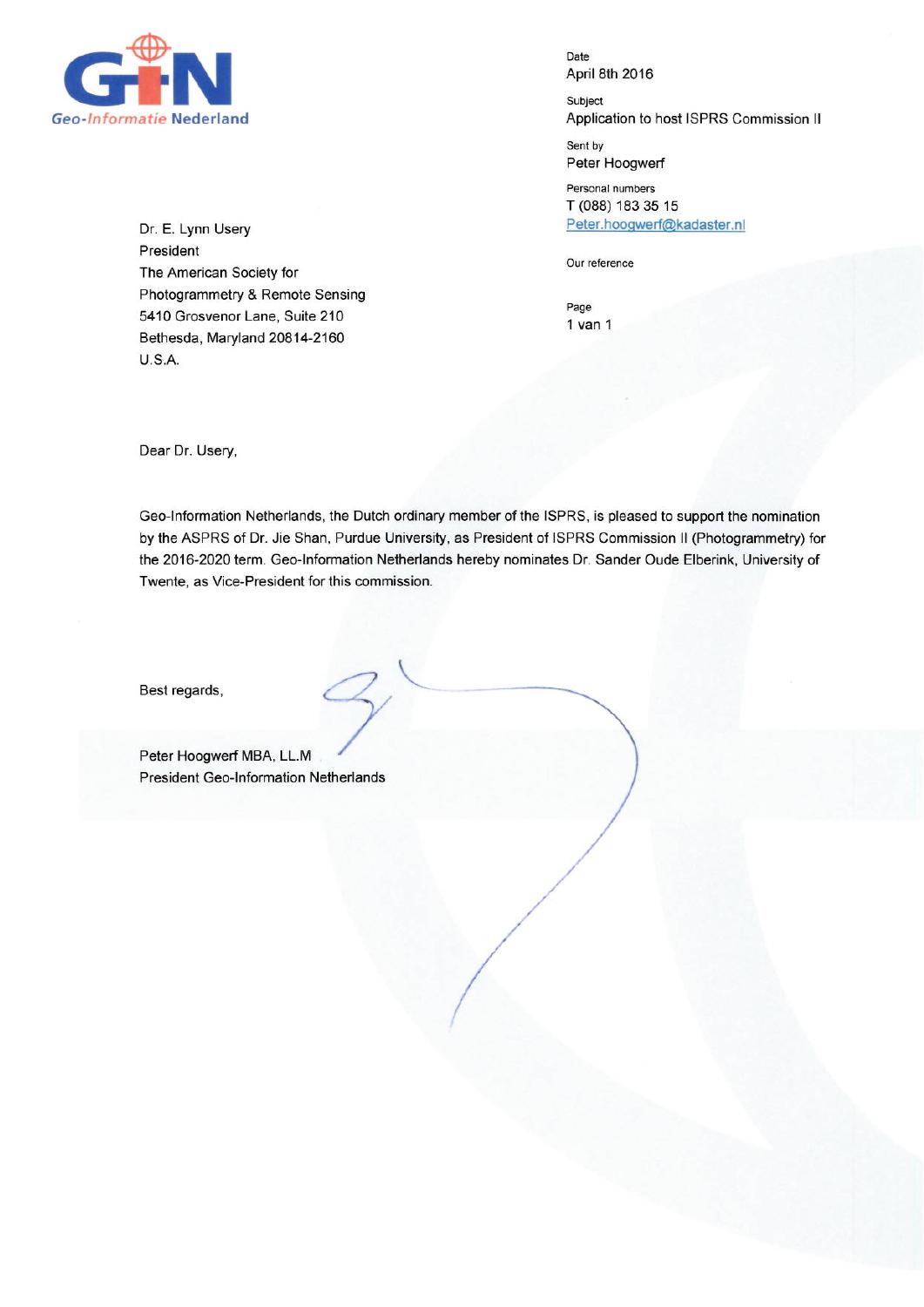# **Proposal for Candidacy for the Presidency of Commission II of the International Society for Photogrammetry and Remote Sensing (ISPRS) for the Period of 2016-2020**

The American Society for Photogrammetry and Remote Sensing (ASPRS) is honored to submit its bid for hosting Technical Commission II of ISPRS for the period of 2016- 2020 by recommending Dr. Jie Shan as its President.



Dr. Jie Shan, Professor Lyles School of Civil Engineering Purdue University West Lafayette, Indiana USA

- 25+ years of research and teaching in photogrammetry and geospatial information science and technology
- 30+ years continuing involvement with ISPRS
- Subject matter expertise in image georeferencing, LiDAR mapping, pattern recognition, 3D reconstruction

# **Credentials:**

### **Societies:**

- **ISPRS**: WG Co-Chairs on Image Fusion, Pattern Analysis in Remote Sensing (2004-2016); Scientific Advisory Committee (2012 – )
- **ASPRS:** Assistant Editor, Photogrammetric Engineering & Remote Sensing (2008 )
- **IEEE:** Associate Editor, Transactions on Geoscience and Remote Sensing (2008 )
- **IAPR:** Co-chair of Technical Commission 7 Remote Sensing and Mapping, International Association of Pattern Recognition, 2014-2016

## **Publications:**

- Over 150 journal and proceeding papers; 5 book chapters
- Co-editor: 2 books (Topographic Lidar Ranging and Scanning; Geospatial Technology for Earth Observation); 4 journal special issues

## **Memberships:**

- ASPRS member since 1999
- AAG member (non continuous)
- IEEE: member in 2008-2014, senior member since 2014

# **Vision:**

Imagery from diverse platforms is playing an increasingly more demanding and central role in geospatial science and technology. As the science, art and technology for acquiring information from images, photogrammetry is facing a number of challenges. Clearly, multi-platform and multi-modal sensors become ubiquitous and popular. There are diverse and tremendous needs on high quality image acquisition with accurate georeferencing. Image exploitation is shown merging with computer vision and computer graphics; and we learn from each other. Such connections need to retain and strengthen. LiDAR has been well adopted and yet many are emerging in terms of several recent exciting technological developments. Understanding various images is likely the most difficult task for photogrammetry. Achievements in machine learning and pattern recognition are of primary tools for this purpose. The Commission, together with its Working Groups and members, should be well prepared and structured in such a way that all aspects of photogrammetry are taken into account.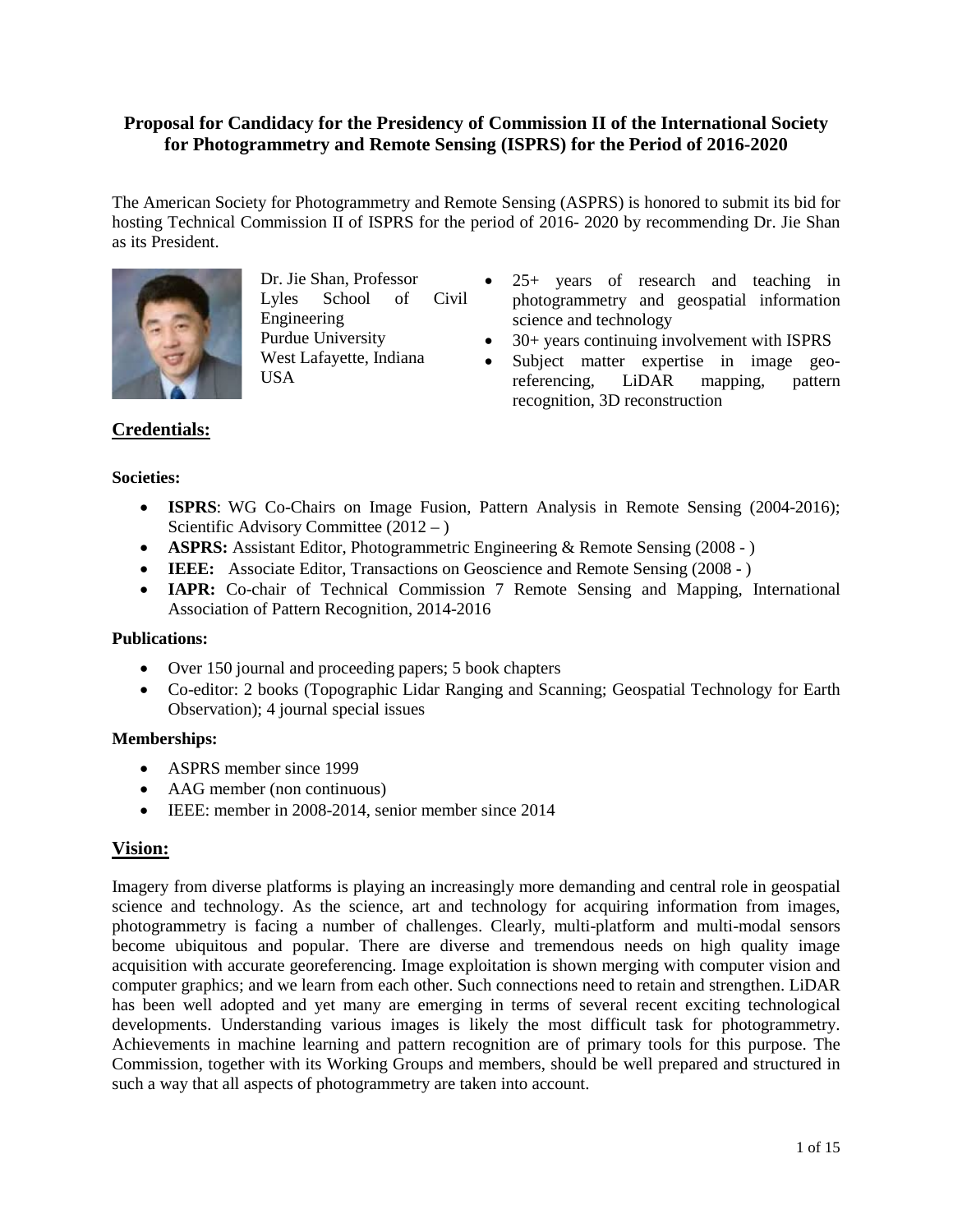# **Jie Shan**

# **Lyles School of Civil Engineering, Purdue University 550 Stadium Mall Dr. West Lafayette, 47907 Indiana, USA Phone: +1-765-494-2168, Email: [jshan@purdue.edu](mailto:jshan@purdue.edu)**

## **Education**

- Ph.D, Photogrammetry & Remote Sensing, Wuhan Technical University of Surveying and Mapping (now Wuhan Uni.), China, 1989. Advisors: Prof. Dr.-Ing. Zhizhuo Wang and Deren Li
- M.Sc. (with thesis) and B.Sc. (with thesis), Photogrammetry & Remote Sensing, Zhengzhou Institute of Surveying and Mapping, China, 1985, 1982

## **Employment**

- Professor, Geomatics Engineering, School of Civil Engineering, Purdue University, 2010-present
- Assoc. Prof., Geomatics Engineering, School of Civil Engineering, Purdue University, 2005-2010
- Assist. Prof , Geomatics Engineering, School of Civil Engineering, Purdue University, 1999-2005
- Senior Lecturer, Geoinformatics, Dep. of Technology, University of Gävle, Sweden, 1997 1998
- Assoc. Prof., Photogrammetry and Remote Sensing, Zhengzhou Institute of Surveying and Mapping, China, 1991 – 1994
- Lecturer (Assistant Professor), Photogrammetry and Remote Sensing, ibid, 1989-1990

## **Visiting Positions**

- Guest Professor and Head, School of Remote Sensing and Information Engineering, Wuhan University, China, 2010-2014 (on partial leave from Purdue)
- Research Fellow/Visiting Professor, Institute of Photogrammetry and GeoInformation, University of Hannover, Germany, 2005 (on partial leave from Purdue)
- Research Fellow of Alexander von Humboldt, Department of Geodetic Science, University of Stuttgart, Germany, 1995-1996

## **Editorial boards**

- Article Review Board, URISA Journal, Urban and Regional Information Systems Association, 200x-2010
- Assistant Editor, Photogrammetric Engineering and Remote Sensing, the American Society for Photogrammetry and Remote Sensing, 2008–present
- Associate Editor, IEEE Transactions on Geoscience and Remote Sensing, 2008-present
- Member of Editorial Board, International Journal of Data and Image Fusion, Taylor & Francis/CRC, 2008-present
- Member of Editorial Board, Journal of Geo-spatial Information Science, Taylor & Francis/CRC, 2012-present

## **Academic societies**

- Co-Chair, Working Group "Remote Sensing Data Fusion" of the International Society for Photogrammetry and Remote Sensing, 2004-2008
- Co-Chair, Working Group "Pattern Recognition for Remote Sensing" of the International Society for Photogrammetry and Remote Sensing, 2008-2012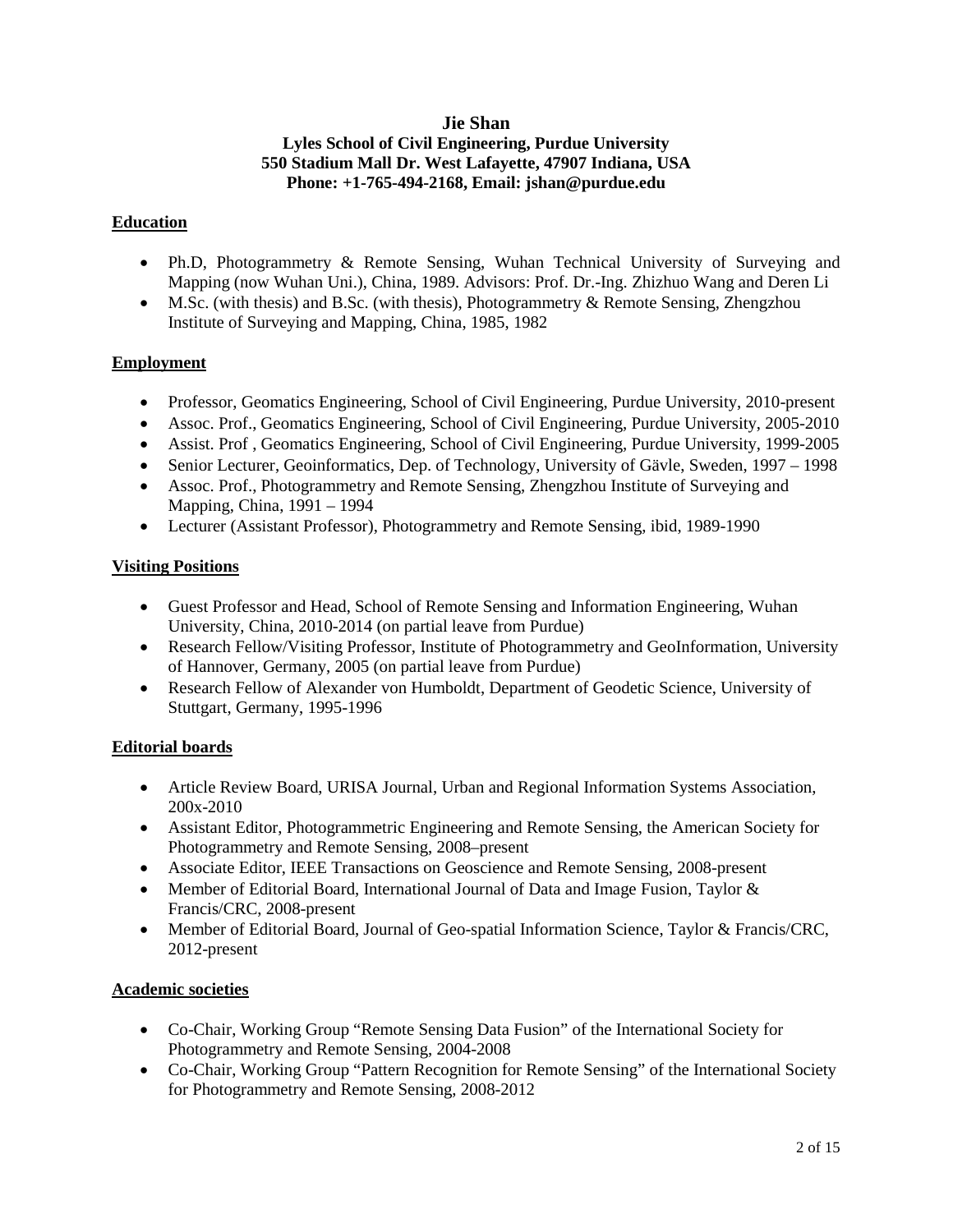- Co-Chair, Working Group "Pattern Analysis in Remote Sensing" of the International Society for Photogrammetry and Remote Sensing, 2012-2016
- Member, International Scientific Advisory Committee (ISAC), the International Society for Photogrammetry and Remote Sensing, 2012-present
- Co-Chair, Remote Sensing and Mapping, Technical Committee 7 (TC7) of the International Association for Pattern Recognition (IAPR), 2014-2016
- Member, Association of American Geographers, 2004, 2014- present
- Member, American Geophysical Union, 1997-Present, not consecutive
- Member, American Society for Photogrammetry and Remote Sensing an Image and Geospatial Information Society, 1999-present
- Member, Institute of Electrical and Electronics Engineers (IEEE) Geoscience and Remote Sensing Society, 2008-2014
- Senior Member (<7% membership), Institute of Electrical and Electronics Engineers (IEEE) Geoscience and Remote Sensing Society, 2014-present

## **Honors and awards**

- Best Paper Prize, Chinese Society for Surveying and Mapping, China, 1990.
- Prize for Scientific and Technological Advancement, State Bureau of Surveying and Mapping, China, 1992.
- Prize for Outstanding Young Scholars in Science and Technology, Chinese Association of Science and Technology, China, 1992.
- Research Fellowship, Alexander von Humboldt Foundation, Germany, 1995-1996.
- Eduard Doležal Support for attending the 18th Congress of the International Society for Photogrammetry and Remote Sensing, the Federal Ministry of Science, Transport and the Arts, Austria, 1996.
- Research Fellowship, Alexander von Humboldt Foundation, Germany, Sept–Dec. 2005.
- Second Place (with Sharaf Alkheder), Poster Contest (College Category), Indiana GIS Conference, March 7-8, 2006.
- The Talbert Abrams Grand Award, 2007, issued by the American Society for Photogrammetry and Remote Sensing for the paper "Principles and Evaluation of Autostereoscopic Photogrammetric Measurement," Photogrammetric Engineering and Remote Sensing, Vol. 72, No. 4, pp. 365-372, written by Jie Shan, Chiung Shiuan Fu, Bin Li, James Bethel, Jeffrey Kretsch, Edward Mikhail.
- The Acorn Award, Purdue University, 2007. It recognizes faculty members who attract large sponsored research grants; shared with James Bethel and Edward Mikhail.
- The MDA Award, 2007, presented by MacDonald Dettwiler's to stimulate authorship in Geomatica in the fields of Orthophotography, Photogrammetry, and Surveying. Papers were judged for originality, practical value, conciseness, clarity of expression and interest. The awarded paper is: Zhang, S., Shan, J., Peterson, J., Li, J., 2006. DEM Generation and Quality Assessment for Glacial Topography: A Case Study in Southern Range, Tasmania. Geomatica, Canadian Institute of Geomatics, Vol. 60, No. 1, pp. 35-45.
- The Excellence in GIS Award, 2009, issued by the Indiana Geographic Information Council for Dr. Shan's work in flood mapping and its on-line service during the floods in June 2008. Dr. Shan was nominated by the USGS Indiana Office, which was supported by the Indiana Department of Homeland Security and by the U.S. Army Joint Forces Headquarters of Indiana.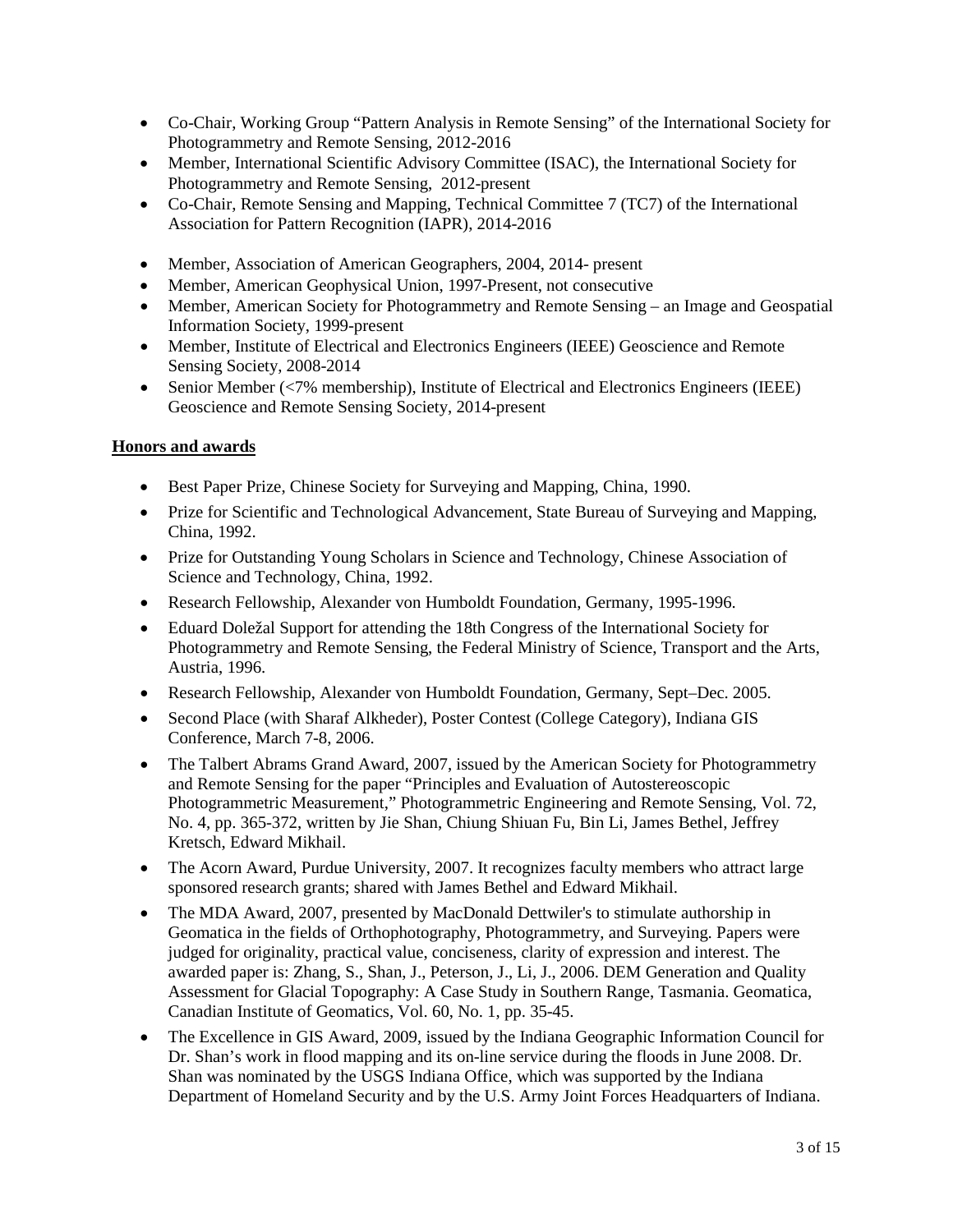- The ESRI Award for Best Scientific Paper in GIS, First Place, 2009, issued by the American Society for Photogrammetry and Remote Sensing for "an outstanding paper of scientific merit that advances the knowledge of GIS technology." The award was given to the paper "J. Shan, S. Alkheder, J. Wang, 2008, Genetic Algorithms for the Calibration of Cellular Automata Urban Growth Modeling, Photogrammetric Engineering and Remote Sensing, Journal of the American Society for Photogrammetry and Remote Sensing, Vol. 74, No. 10, pp. 1267-1277."
- Second place (with Ejaz Hussain, Serkan Ural), IndianaMap Poster Competition (Category of College and University Students), Building Extraction and Population Mapping Using High Resolution Images, Indiana GIS Conference, February 23-24, 2010.
- Listed in Who's Who Among Executives & Professionals, 2010 Edition and later Editions.

#### **Full papers in refereed journals**

- [1] Shan, J., 1989. A Fast Recursive Method for Repeated Computation of Reliability Matrix QvvP. Photogrammetry and Remote Sensing, Journal of the International Society for Photogrammetry and Remote Sensing, Vol.43, pp.337-346.
- [2] Li, D., Shan, J., 1989. Quality Analysis of Bundle Block Adjustment with Navigation Data. Photogrammetric Engineering and Remote Sensing, Journal of the American Society for Photogrammetry and Remote Sensing, Vol.55, No.12, pp.1743-1746.
- [3] Shan, J., 1994. Relative Orientation for Two-media Photogrammetry. The Photogrammetric Record, Journal of the British Remote Sensing and Photogrammetry Society, Vol.14, No.84, Oct., pp.993-999.
- [4] Grafarend, E., Shan, J., 1996. A Closed-form Solution of the Non-linear Pseudo-ranging Equations (GPS). Artificial Satellites, Planetary Geodesy - No.28, Vol. 31 No.3, Polish Academy of Science, Space Research Centre, pp.133-147.
- [5] Shan, J., 1996. An algorithm for Object Reconstruction without Interior Orientation. Photogrammetry and Remote Sensing, Journal of the International Society for Photogrammetry and Remote Sensing, Vol. 51, pp.299-307.
- [6] Grafarend, E., Shan, J., 1997. Closed-form Solution of P4P or the Three-dimensional Resection Problem in terms of Möbius Barycentric Coordinates. Journal of Geodesy, Official Journal of the International Association of Geodesy, Vol.71, pp.217-231.
- [7] Grafarend, E., Shan, J., 1997. Closed-form Solution to the Twin P4P or the Combined Three Dimensional Resection-intersection Problem in terms of Möbius Barycentric Coordinates. Journal of Geodesy, Official Journal of the International Association of Geodesy, Vol.71, pp.232-239.
- [8] Grafarend, E., Shan, J., 1997. Estimable Quantities in Projective Networks. Zeitschrift für Vermessungswesen (Journal of Surveying, The German Association of Surveying), two parts, Heft 5, pp.218-225, Heft 7, pp.323-333.
- [9] Shan, J., 1997. Photogrammetric Object Description with Projective Invariants. Photogrammetry and Remote Sensing. Journal of the International Society for Photogrammetry and Remote Sensing, Vol.52, pp.222-228.
- [10] Shan, J., 2001. An Approach to Single Image Automatic Orientation and Point Determination by Using Orthoimages and a DTM. The Photogrammetric Record, Journal of the British Remote Sensing and Photogrammetry Society, 17(98), October, 343–353.
- [11] Grafarend, E., Shan, J., 2002. GPS Solutions: Closed Forms, Critical and Special Configurations of P4P. GPS Solutions, Volume 5 (3), pp.29-41.
- [12] Palmer, T.C., Shan, J., 2002. A Comparative Study on Urban Visualization Using Lidar Data in GIS. URISA Journal (Urban and Regional Information Systems Association, U.S.), Vol. 14, No. 2, pp. 19-25.
- [13] Rodarmel, C., Shan, J., 2002. Principal Component Analysis for Hyperspectral Image Classification. Surveying and Land Information Science, Journal of the American Congress on Surveying and Mapping, No. 2, pp.115-122.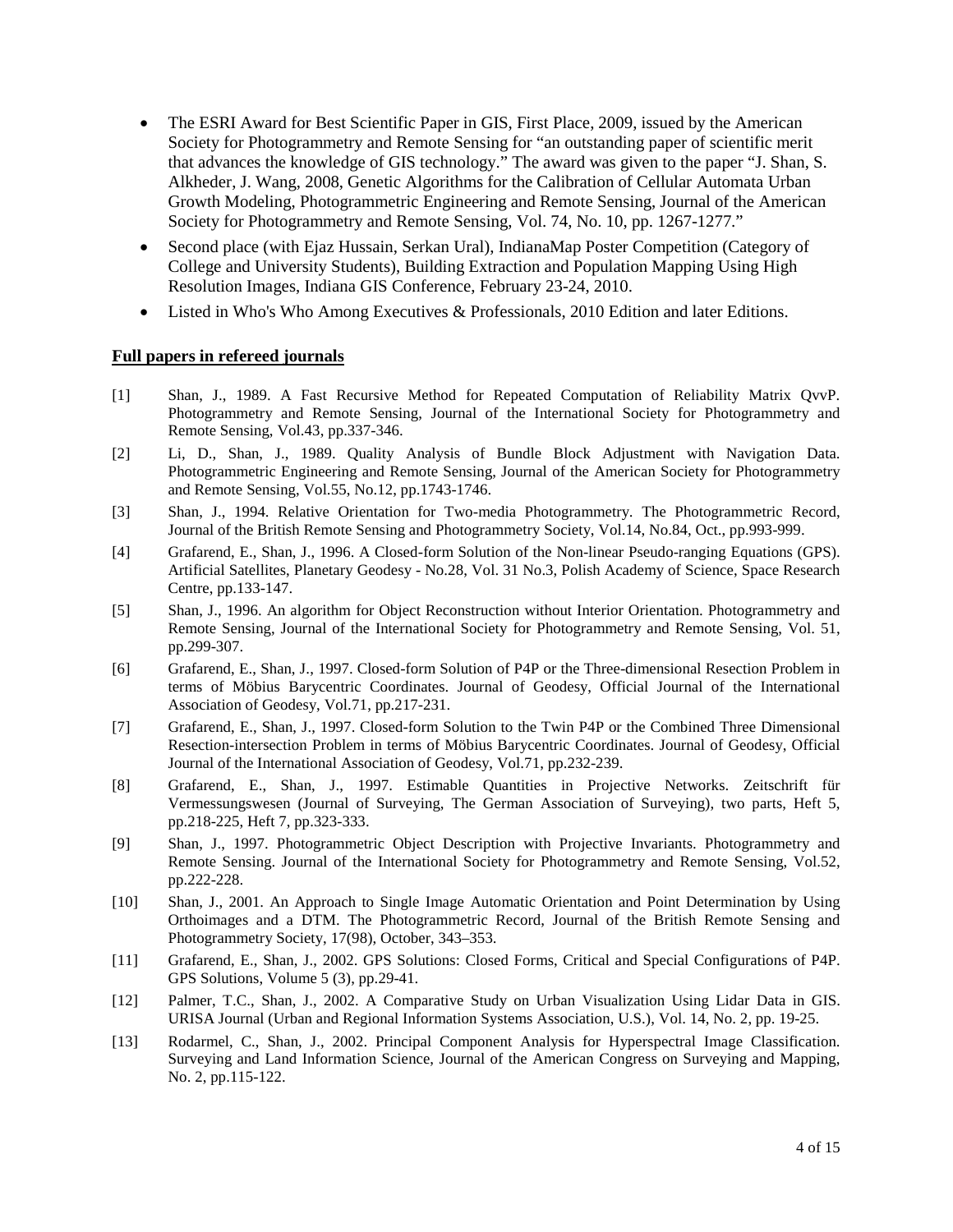- [14] Lee, D.S., Shan, J., Bethel, J.S., 2003. Class-guided Building Extraction from IKONOS Imagery. Photogrammetric Engineering and Remote Sensing, Journal of the American Society for Photogrammetry and Remote Sensing, Vol. 69, No. 2, pp. 143-150.
- [15] Lee, D.S., Shan, J., 2003. Combining Lidar Elevation Data and IKONOS Multispectral Imagery for Coastal Classification Mapping. Marine Geodesy, an International Journal of Ocean Surveys, Mapping and Remote Sensing, Vol. 26, No.1-2, pp.117-127.
- [16] Shan, J., Zaheer, M., Hussain, E., 2003. Study on Accuracy of 1-Degree DEM versus Topographic Complexity Using GIS Zonal Analysis. *Journal of Surveying Engineering*, American Society of Civil Engineers, Vol. 129, May 1, pp. 85-89.
- [17] Zhang, S., Peterson, J., Shan, J., 2004. High Quality 3D Visualization for Glacial Cirque Terrain, Journal of Spatial Science (Formerly CARTOGRAPHY and The Australian Surveyor), Mapping Sciences Institute, Australia, Vol. 49, No. 2. pp. 75-86
- [18] Shan, J., Yoon, J.S., Lee, D.S., Kirk, R., Neumann, G., Acton, C., 2005. Photogrammetric Analysis of the Mars Global Surveyor Mapping Data. *Photogrammetric Engineering and Remote Sensing*, Journal of the American Society for Photogrammetry and Remote Sensing, Vol.71, No. 1, pp. 97-108
- [19] Shan, J., Lee, D.S., 2005. Quality of Building Extraction from IKONOS Imagery. *Journal of Surveying Engineering*, American Society of Civil Engineers, February, Vol. 31, No. 1, pp.27-32
- [20] Shan, J., Sampath, A., 2005. Urban DEM Generation from Raw Lidar Data: A Labeling Algorithm and its Performance. *Photogrammetric Engineering and Remote Sensing*, Journal of the American Society for Photogrammetry and Remote Sensing, Vol. 71, No. 2, pp. 217-226
- [21] Yoon, J.S., Shan, J., 2005. Combined Adjustment of MOC Stereo Imagery and MOLA Altimetry Data. *Photogrammetric Engineering and Remote Sensing*, Special Issue on Mapping Mars, Journal of the American Society for Photogrammetry and Remote Sensing, Vol. 71, No. 10, pp. 1179 – 1186
- [22] Shan, J., Fu, C.S., Li, B., Bethel, J.S., Kretsch, J., Mikhail, E.M., 2006. Principles and Evaluation of Autostereoscopic Photogrammetric Measurement. *Photogrammetric Engineering and Remote Sensing*, Journal of the American Society for Photogrammetry and Remote Sensing, Vol. 72, No. 4, pp. 365-372
- [23] Zhang, S., Shan, J., Peterson, J., Li., J. 2006. DEM Generation and Quality Assessment for Glacial Topography: A Case Study in Southern Range, Tasmania. *Geomatica*, Canadian Institute of Geomatics, Vol. 60, No. 1, pp. 35-45
- [24] Sampath. A., Shan, J., 2007. Building Boundary Tracing and Regularization from Airborne Lidar Point Clouds. *Photogrammetric Engineering and Remote Sensing,* Journal of the American Society for Photogrammetry and Remote Sensing, Vol. 73, No. 7, pp. 805-812
- [25] Heipke, C., J. Oberst, J. Albertz, M. Attwenger, P. Dorninger, E. Dorrer, M. Ewe,S. Gehrke, K. Gwinner, H. Hirschmueller, J.R. Kim, R.L. Kirk, H. Mayer, J.-P. Muller, R. Rengarajan, M. Rentsch, R. Schmidt, F. Scholten, J. Shan, M. Spiegel, M. Waehlisch, G. Neukum, the HRSC Co-Investigator Team, 2007. Evaluating Planetary Digital Terrain Models—The HRSC DTM Test, *Planetary and Space Science,* Vol. 55, Issue 14, 2173–2191
- [26] Shan, J., S. Alkheder, J. Wang, 2008. Genetic Algorithms for the Calibration of Cellular Automata Urban Growth Modeling, *Photogrammetric Engineering and Remote Sensing,* Journal of the American Society for Photogrammetry and Remote Sensing, Vol. 74, No. 10, pp. 1267-1277.
- [27] Alkheder, S., Wang, J., Shan, J., 2008. Fuzzy Inference Guided Cellular Automata Urban Growth Modeling Using Multi-temporal Satellite Images, *International Journal of Geographical Information Science,* Vol. 22, Nos. 11–12, Nov. – Dec., pp. 1271–1293.
- [28] Alkheder, S., Shan, J., 2008. Calibration and Assessment of Multitemporal Image-based Cellular Automata Urban Growth Modeling, *Photogrammetric Engineering and Remote Sensing,* Journal of the American Society for Photogrammetry and Remote Sensing, Vol. 74, No. 12, pp. 1539-1550.
- [29] Song, Y.K, and Shan, J., 2009. An Adaptive Approach to Topographic Feature Extraction from Digital Terrain Models**,** *Photogrammetric Engineering and Remote Sensing,* Journal of the American Society for Photogrammetry and Remote Sensing, Vol.75, No.3, pp.281-290.
- [30] Shan, Jie, Ejaz Hussain, KyoHyouk Kim, and Larry Biehl, 2010. Highlight Article: Flood Mapping with Satellite Images and its Web Service, *Photogrammetric Engineering and Remote Sensing*, Journal of the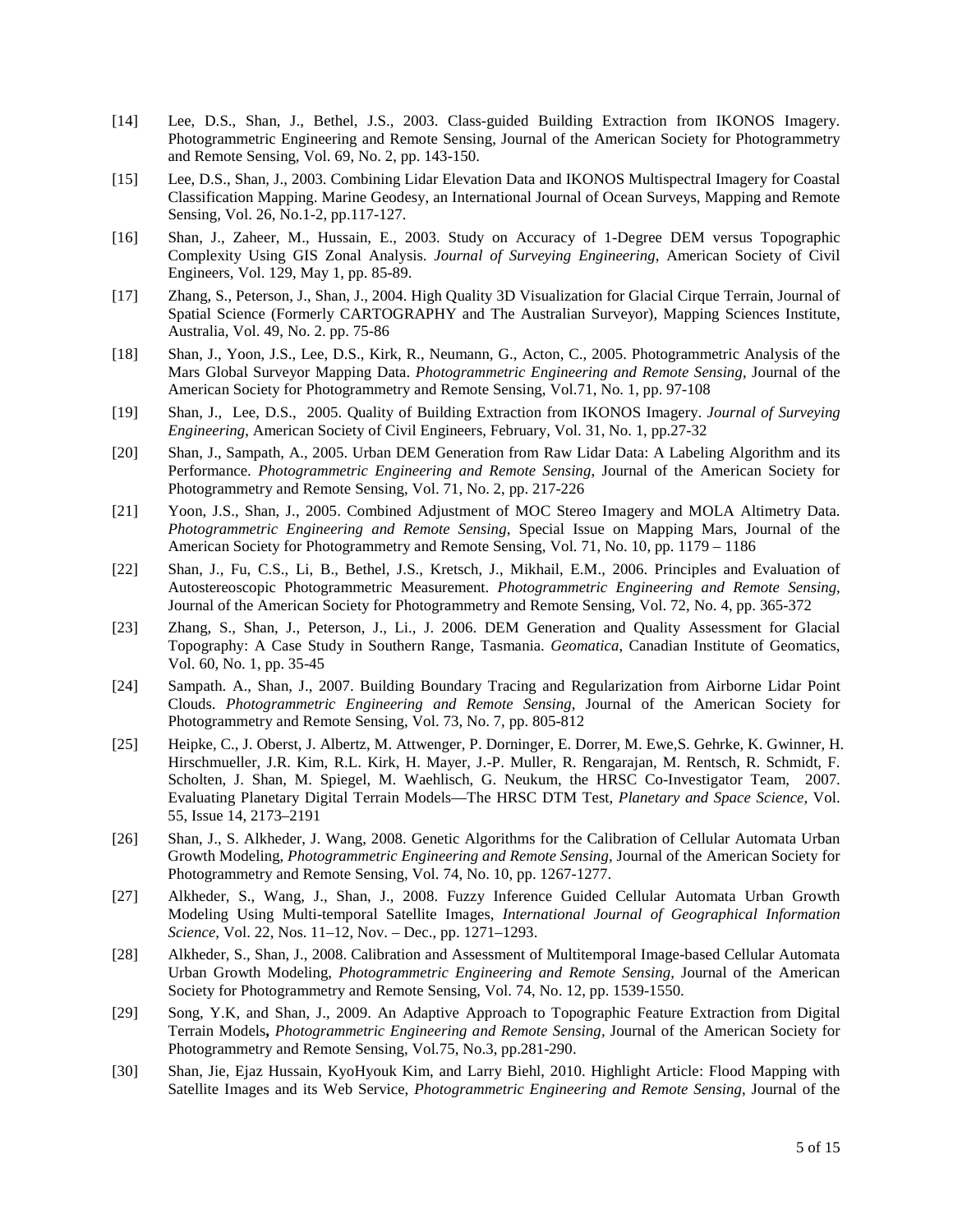American Society for Photogrammetry and Remote Sensing, Vol. 76, No. 2, pp. 102-105. Not peer reviewed.

- [31] Sampath, A., J. Shan, 2010, Segmentation and Reconstruction of Polyhedral Building Roofs from Aerial LiDAR Point Clouds, *IEEE Transactions on Geoscience and Remote Sensing,* Vol. 48, No. 3, pp. 1554- 1567.
- [32] Yonghak Song and Jie Shan, 2010. Color Correction of Texture Images for True Photorealistic Visualization, *International Journal of Photogrammetry and Remote Sensing*, Vol. 65, Issue 3, May 2010, pp. 308-315.
- [33] Kim, KyoHyouk, Jie Shan, 2011. Building Roof Modeling from Airborne Laser Scanning Data Based on Level Set Approach, *ISPRS Journal of Photogrammetry and Remote Sensing*, Vol. 66, Issue 4, pp. 484-497.
- [34] Ural, Serkan, Ejaz Hussain, Jie Shan, 2011. Building Population Mapping with Aerial Imagery and GIS Data, *International Journal of Applied Earth Observation and Geoinformation, Vol. 13, Issue 6, pp. 841- 852.*
- [35] Hussain, Ejaz, Serkan Ural, KyoHyouk Kim, Chiung-Shiuan Fu, Jie Shan, 2011. Building Extraction and Rubble Mapping for City Port-au-Prince Post-2010 Earthquake with GeoEye-1 Imagery and Lidar Data, *Photogrammetric Engineering and Remote Sensing*, *Journal of the American Society for Photogrammetry and Remote Sensing*, Vol. 77, No. 10, pp. 1011-1023
- [36] Deren Li, Jie Shan, Zhenfeng Shao, Xiran Zhou, Yuan Yao, 2013. [Geomatics for Smart Cities -](http://www.tandfonline.com/doi/abs/10.1080/10095020.2013.772803) Concept, [Key Techniques, and Applications,](http://www.tandfonline.com/doi/abs/10.1080/10095020.2013.772803) Geo-spatial Information Science, Vol. 16, Issue 1, pp. 13-14. DOI 10.1080/10095020.2013.772803
- [37] Hu, Xiangyun, Jiajie Shen, Jie Shan, and Li Pan, 2013. Local Edge Distributions for Detection of Salient Structure Textures and Objects, IEEE Geoscience and Remote Sensing Letters, Vol. 10, No. 3, May. pp. 466-470
- [38] Cheng, Liang, Wei Zhao, Peng Han, Wen Zhang, Jie Shan, Yongxue Liu, Manchun Li, 2013. Building region derivation from LiDAR data using a reversed iterative mathematic morphological algorithm, Optics Communications 286, pp. 244-250
- [39] Cheng, L., L. Tong, Y. Chen, W. Zhang, J. Shan, Y Liu, M. Li, 2013. [Integration of LiDAR data and](http://scholar.google.com/citations?view_op=view_citation&hl=en&user=BeLfhAwAAAAJ&sortby=pubdate&citation_for_view=BeLfhAwAAAAJ:D_sINldO8mEC)  [optical multi-view images for 3D reconstruction of building roofs.](http://scholar.google.com/citations?view_op=view_citation&hl=en&user=BeLfhAwAAAAJ&sortby=pubdate&citation_for_view=BeLfhAwAAAAJ:D_sINldO8mEC) Optics and Lasers in Engineering, [Vol.](http://www.sciencedirect.com/science/journal/01438166/51/4)  [51, Issue 4,](http://www.sciencedirect.com/science/journal/01438166/51/4) April, pp. 493–502
- [40] Tong, Xiaohua, Xue Zhang, Jie Shan, Huan Xie, and Miaolong Liu, 2013. Attraction-Repulsion Model-Based Subpixel Mapping of Multi-/Hyperspectral Imagery, IEEE Transactions on Geoscience and Remote Sensing, Vol. 51, No. 5, pp.2799-2814
- [41] Li, Yue, J. Shan, 2013. Highlight Article: Understanding the Spatio-Temporal Pattern of Tweets, Photogrammetric Engineering and Remote Sensing, Vol. 9, No. 9, pp. 769-773
- [42] Dong, L., J. Shan, 2013. A Comprehensive review of earthquake-induced building damage detection with remote sensing techniques, ISPRS Journal of Photogrammetry and Remote Sensing, Vol. 84, pp. 85-99
- [43] Deren Li, Linglin Zeng, Nengcheng Chen, Jie Shan, Liangming Liu, Yida Fan, Wei Li, 2014. Framework Design for the Chinese National Disaster Reduction System of Systems (CNDRSS), International Journal of Digital Earth, Vol. 7, No. 1, pp. 68-87. DOI: 10.1080/17538947.2013.783634
- [44] Ye, Yuanxin, Jie Shan, 2014. [A local descriptor based registration method for multispectral remote sensing](http://scholar.google.com/citations?view_op=view_citation&hl=en&user=XdEkM5IAAAAJ&sortby=pubdate&citation_for_view=XdEkM5IAAAAJ:uLbwQdceFCQC)  [images with non-linear intensity differences,](http://scholar.google.com/citations?view_op=view_citation&hl=en&user=XdEkM5IAAAAJ&sortby=pubdate&citation_for_view=XdEkM5IAAAAJ:uLbwQdceFCQC) ISPRS Journal of Photogrammetry and Remote Sensing, Vol. 90, pp. 83-95
- [45] Xiangyun Hu, [Yijing Li,](http://www.informatik.uni-trier.de/%7Eley/pers/hd/l/Li:Yijing.html) Jie Shan, [Jianqing Zhang,](http://www.informatik.uni-trier.de/%7Eley/pers/hd/z/Zhang:Jianqing.html) Yongjun Zhang, 2014. Road centerline extraction in complex urban scenes from LiDAR data based on multiple features, IEEE Transaction on Geoscience and Remote Sensing, Vol. 52, No. 11, pp. 7448-7456
- [46] Jixing Yan, Jie Shan, Wanshou Jiang, 2014. A global optimization approach to roof segmentation from airborne lidar point clouds, ISPRS Journal of Photogrammetry and Remote Sensing, Vol. 94, pp. 183-193
- [47] Tao Jia, Kun Qin, Jie Shan, 2014. An exploratory analysis on the evolution of the US airport network, Physica A: Statistical Mechanics and its Applications, Vol. 413, pp. 266-279
- [48] Zhao, P., T. Jia, K. Qin, J .Shan, C. Jiao, 2015. Statistical analysis on the evolution of OpenStreetMap road networks in Beijing, Physica A: Statistical Mechanics and its Applications, Vol. 420, pp.59-72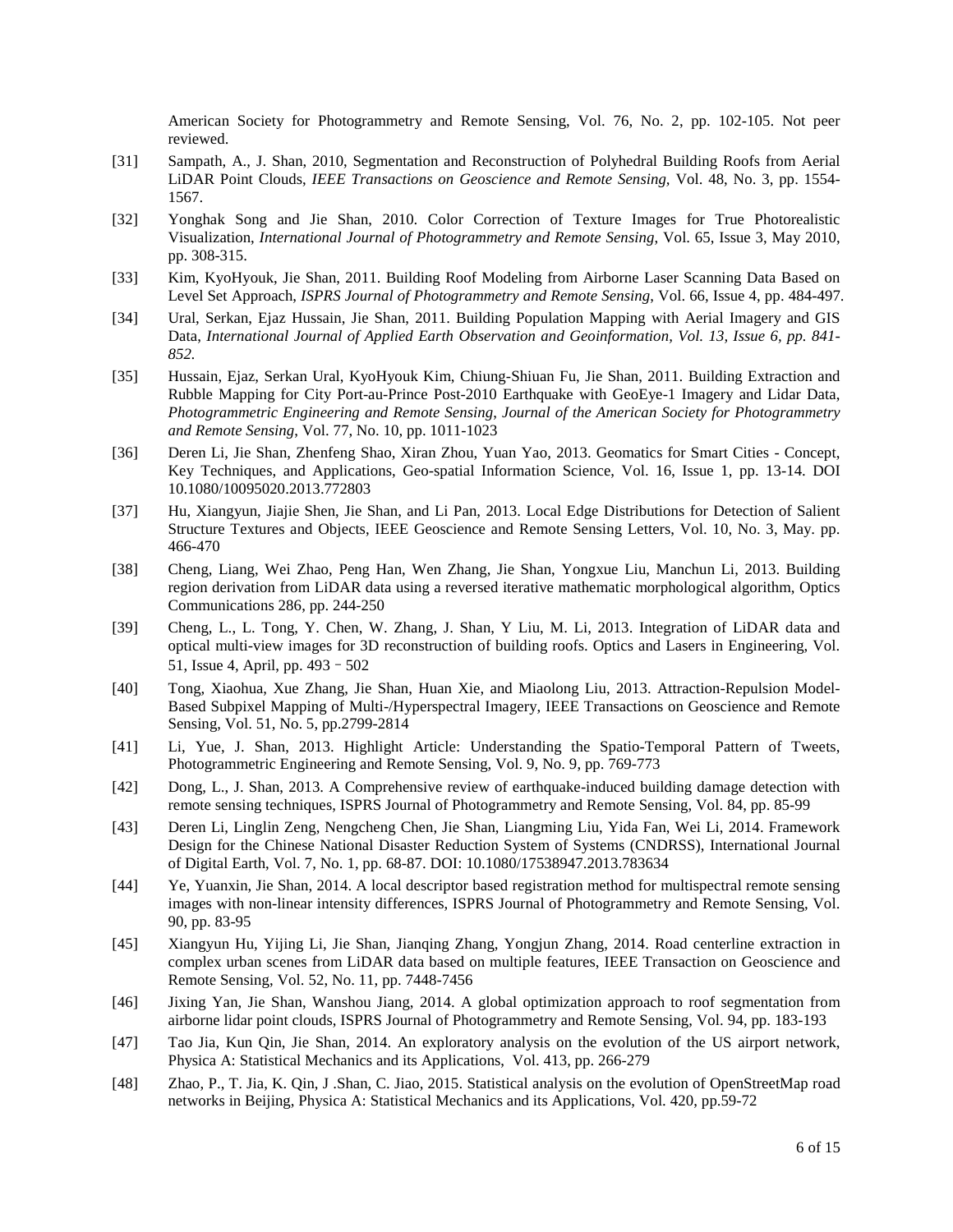- [49] Linglin Zeng, Brian D Wardlow, Tsegaye Tadesse, Jie Shan, Michael J Hayes, Deren Li, Daxiang Xiang, 2015. Estimation of Daily Air Temperature Based on MODIS Land Surface Temperature Products over the Corn Belt in the US, Remote Sensing, Vol. 7, Issue 1, pp. 951-970; doi:10.3390/rs70100951
- [50] Serkan Ural, Jie Shan, Mario A. Romero, Andrew Tarko, 2015. Road and Roadside Feature Extraction Using Imagery and LiDAR Data for Transportation Operation, ISPRS Annals of the Photogrammetry, Remote Sensing and Spatial Information Sciences, Vol. 1, 239-246, doi:10.5194/isprsannals-II-3-W4-239- 2015
- [51] Shunping Ji, Yun Shi, Jie Shan, Xiaowei Shao, Zhongchao Shi, Xiuxiao Yuan, Peng Yang, Wenbin Wu, Huajun Tang, Ryosuke Shibasaki, 2015. Particle filtering methods for georeferencing panoramic image sequence in complex urban scenes, ISPRS Journal of Photogrammetry and Remote Sensing, Vol. 105, July, pp.1-12
- [52] Changyong Liu, Lian Xiong, Xiangyun Hu, Jie Shan, 2015. A Progressive Buffering Method for Road Map Update Using OpenStreetMap Data, ISPRS International Journal of Geo-Information, 4(3), pp.1246-1264
- [53] Xiangyun Hu, Lizhi Ye, Shiyan Pang, Jie Shan, 2015. Semi-Global Filtering of Airborne Lidar Data for Fast Extraction of Digital Terrain Models, Remote Sensing, 7 (8), pp.10996-11015, doi:10.3390/rs70810996
- [54] Jianwei Peng, Yi Zhang, Jie Shan, 2015. Shading-based DEM Refinement under a Comprehensive Imaging Model, ISPRS Journal of Photogrammetry and Remote Sensing, Vol. 110, Dec. pp. 24-33
- [55] Ejaz Hussain, Jie Shan, 2015. Urban Building Extraction through Object-based Image Classification Assisted by Digital Surface Model and Zoning Map, International Journal of Image and Data Fusion, in print, DOI: 10.1080/19479832.2015.1119206
- [56] Ejaz Hussain, Jie Shan, 2015. Object-based Urban Land Cover Classification Using Rule Inheritance over Very High Resolution Multi Sensor and Multi Temporal Data, GIScience & Remote Sensing, in print, DOI: 10.1080/15481603.2015.1122923
- [57] Xiangyun Hu, Yan Wang, Jie Shan, 2015. Automatic Recognition of Cloud Images by Using Visual Saliency Features, IEEE Geoscience and Remote Sensing Letters, to appear
- [58] Bo Xu, Wanshou Jiang, Jie Shan, Jing Zhang, Lelin Li, 2015. Investigation on the Weighted RANSAC Approaches for Building Roof Plane Segmentation from LiDAR Point Clouds, Remote Sensing, 8(1), 5; doi:10.3390/rs8010005
- [59] Li Li, Jian Yao, Xiaohu Lu, Jinge Tu, Jie Shan, 2016. Optimal Seamline Detection for Multiple Image Mosaicking via Graph Cuts, ISPRS Journal of Photogrammetry and Remote Sensing, March, Vol. 113, pp. 1-16
- [60] Xian Wu, Jianwei Peng, Weihong Cui, Jie Shan, 2016. Evaluation of Semivariogram Features for Objectbased Image Classification, Geo-spatial Information Science, in print
- [61] Linglin Zeng, Brian D. Wardlow, Rui Wang, Jie Shan, Tsegaye Tadesse, Michael J. Hayes, Deren Li, 2016. A hybrid approach for detecting corn and soybean phenology with time-series MODIS data, Remote Sensing of Environment, accepted

#### **Books**

- [1] Shan, J., 1993. Combined Adjustment of Photogrammetric and Non-photogrammetric Observations (in Chinese, 210,000 Chinese letters). 176 pages. Publishing House of Surveying and Mapping, Beijing, China.
- [2] Shan, J., Toth, C., (Eds.), 2008. Topographic Laser Ranging and Scanning: Principles and Processing, CRC Press/Taylor & Francis Group, 590 pages.
- [3] Li, D., Shan, J., Gong, J., (Eds.), 2009. Geospatial Technology for Earth Observation, Springer, 558 pages.
- [4] Shan, J., Toth, C., (Eds.), 2016. Topographic Laser Ranging and Scanning: Principles and Processing, CRC Press/Taylor & Francis Group, 2nd Edition, to appear early 2017

#### **Book chapters**

[1] Shan, J., Sampath, A. 2006. Urban Terrain and Building Extraction from Airborne Lidar Data, in Urban Remote Sensing, Edited by Qihao Weng and Dale Quattrochi, CRC Press/Taylor & Francis Group.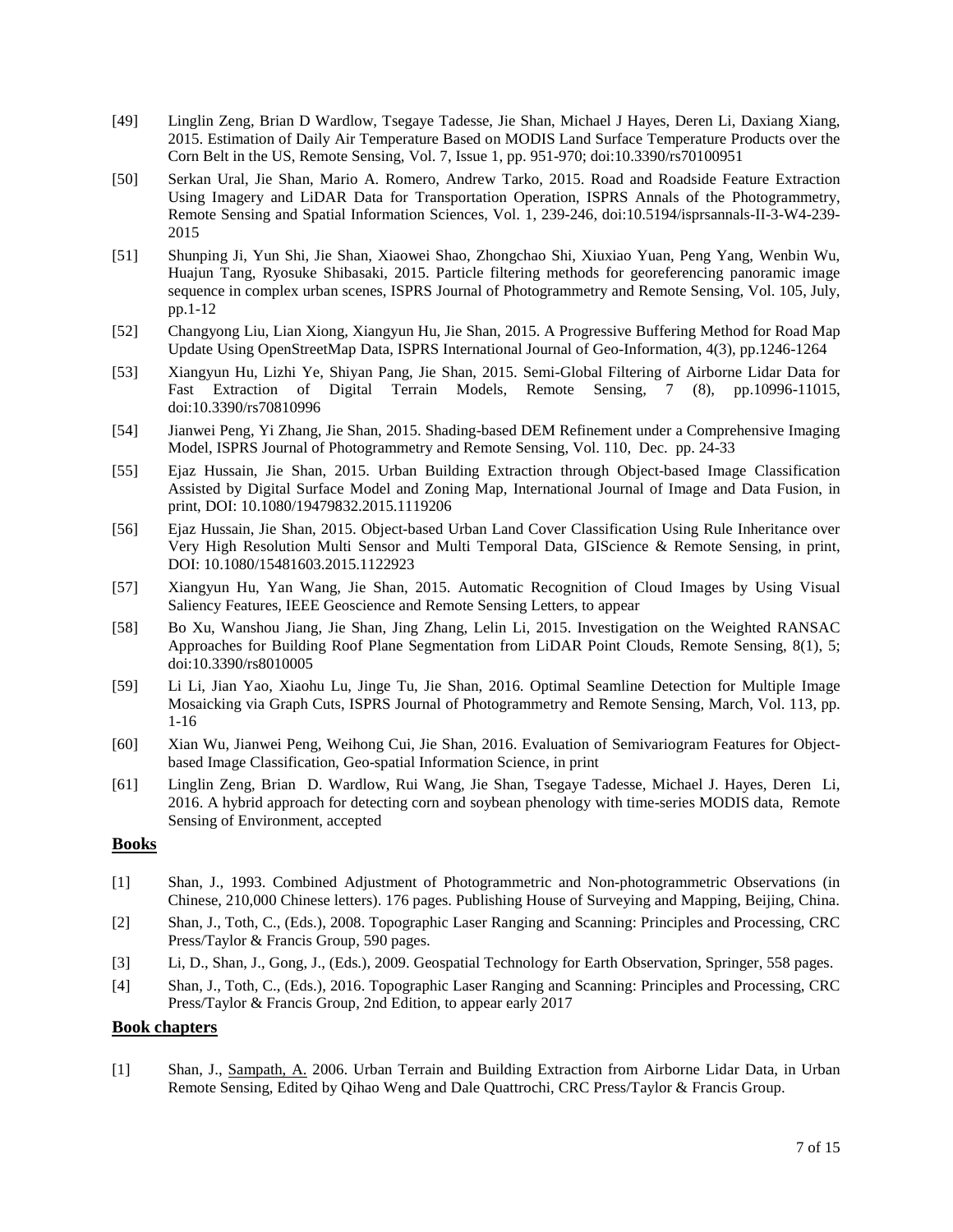- [2] Shan, J., Sampath, A. 2008. Chapter 15, Building Extraction from LiDAR Point Clouds Based on Clustering Techniques, in Shan, J. and Toth, C., Topographic Laser Ranging and Scanning: Principles and Processing, CRC Press/Taylor & Francis Group, pp. 423-446.
- [3] Shan, J., E. Hussain, 2009. Object-based Data Integration and Classification for Coastal Mapping, pp. 210-234, in Remote Sensing of Coastal Environment, edited by Yeqiao Wang., CRC Press/Taylor & Francis Group, 423 pp.
- [4] Shan, J., Ejaz Hussain, Kyohyouk Kim, Larry Biehl, 2009. Chapter 18, Flood Mapping and Damage Assessment with Remote Sensing and Web Service Technology – a Case Study in Indiana, in Geospatial Technology for Earth Observation, Edited by Deren Li, Jie Shan, Jianya Gong, Springer, pp. 473-495.
- [5] Shan, Jie, KyoHyouk Kim, Aparajithan Sampath, Serkan Ural, 2012. 10.5 Building Extraction and Reconstruction from Lidar Point Clouds. in the ASPRS Ariborne Topographic Lidar Manual, Edited by Michael Renslow, American Society for Photogrammetry and Remote Sensing, pp. 354-371
- [6] Shan, Jie, Serkan Ural, Aparajithan Sampath, et al., 2016. Global Solutions to Building Reconstruction, special issue for in Shan, J. and Toth, C., Topographic Laser Ranging and Scanning: Principles and Processing, CRC Press/Taylor & Francis Group, in preparation

### **Editorial of special issues**

- [1] Kirk, R.L., Shan, J., Guest Editors, 2005. Mapping Mars, Special Issue of Photogrammetric Engineering and Remote Sensing, Journal of the American Society for Photogrammetry and Remote Sensing, October, Vol. 71, No. 10; with Forewords.
- [2] Shan, J., Stilla, U., 2008. Guest Editors, Remote Sensing Data Fusion, Special Issue of Photogrammetric Engineering and Remote Sensing, Journal of the American Society for Photogrammetry and Remote Sensing, Vol. 74, No. 2; with Forewords.
- [3] Shan, J., Jones, B., Eguchi, R., 2011. Guest Editors, Remote Sensing for the Haiti Earthquake, Special Issues of Photogrammetric Engineering and Remote Sensing, Journal of the American Society for Photogrammetry and Remote Sensing, Vol. 77, No. 9 and 10; with Forewords.
- [4] Shan, J., Juha Hyyppa, 2016. Guest Editors, Airborne Laser Scanning, Special Issue, Remote Sensing, to appear in Nov.

#### **Full papers in conference or symposium proceedings**

- [1] Qian, Z., Tang, G., Shan, J., 1984. Estimation for the Precision of the Calculated Attitude of the Stellar Camera. International Archives of Photogrammetry and Remote Sensing, Vol.25, Part A1, Comm. I, ISPRS, Rio de Janeiro, pp.320-325.
- [2] Shan, J., 1988. On the Optimal Sorting in Combined Bundle Block Adjustment. International Archives of Photogrammetry and Remote Sensing, Vol.27, Part B3, Comm. III, ISPRS, Kyoto, pp.744-754.
- [3] Shan, J., 1990. Algorithms of WuCAPS. International Archives of Photogrammetry and Remote Sensing, Vol.28, Part 3/2, Comm.III, Proceedings of the Symposium "Progress in Data Analysis", Wuhan, China, pp.889-893.
- [4] Li, D., Shan, J., 1990. Discernibility Analysis of the Combined Adjustment with Geodetic Observations. International Archives of Photogrammetry and Remote Sensing, Vol.28, Part 3/2, Comm. III, Proceedings of the Symposium "Progress in Data Analysis", Wuhan, China, pp.431-433.
- [5] Qian, Z, Shan, J., Dan, H., 1990. Combined Adjustment of Satellite Photographs. International Archives of Photogrammetry and Remote Sensing, Vol.28, Part 3/2, Comm. III, Proceedings of the Symposium "Progress in Data Analysis", Wuhan, China, pp.765-771.
- [6] Shan, J., 1993. Digital Image Geocode for GIS. Proceedings of International Symposium on Geo-Information--Beijing' 93.
- [7] Shan, J., 1996. Object Reconstruction without Interior Orientation. International Archives of Photogrammetry and Remote Sensing, Vol.31, Part B3, pp.786-804. Vienna.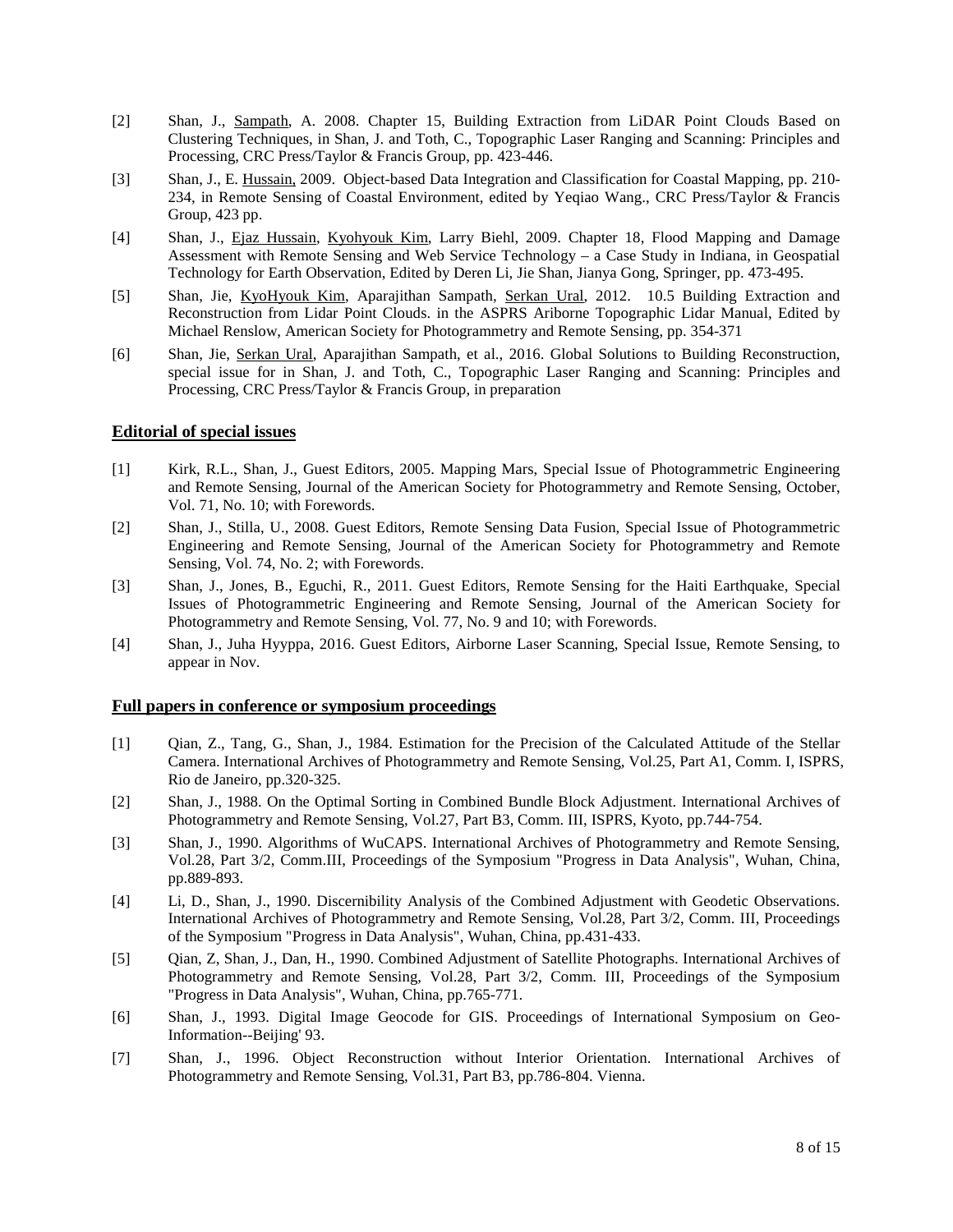- [8] Shan, J., Grafarend, E., 1997. A Direct Solution to Sensor Determination in Machine Vision. Optical 3-D Measurement Techniques (4-th Conference), Eds. A.Grün, H.Kahmen, Wichmann, pp.415-422.
- [9] Shan, J., 1998. Web-aided Geomatics Teaching. Visual Reality' 98 Conference, International Conference on Multimedia in Geoinformation, Bonn University, March 16-18, pp.73-80.
- [10] Shan, J., 1998. Web-based Desktop VR for Geographical Information. Visual Reality' 98 Conference, International Conference on Multimedia in Geoinformation, Bonn University, March 16-18, pp.3-10.
- [11] Shan, J., 1998. Visualizing 3-D Geographical Data with VRML. Workshop on Geoinformation Modeling and Processing, Computer Graphics International Conference, Hannover, Germany, June 22-26, Proceedings of Computer Graphics International, IEEE Computer Society, pp.108-110.
- [12] Shan, J., 1998. Web-aided Teaching A Geomatics Experience and Perspective. ED-MEDIA/ED-TELECOM 98 World Conference on Educational Multimedia and Hypermedia and on Educational Telecommunications, Freiburg, Germany, June 20-25.
- [13] Shan, J., Schmitz, M., 1998. Visualization of 3-D City Model on the Internet. Proceedings of CIB (International Council for Building) World Building Congress, June 7-12, Gävle, Sweden.
- [14] Shan, J., 1999. A Photogrammetric Solution for Perspective Reconstruction, Geometric Vision, SPIE (The International Society for Optical Engineering) Proceedings, Vol. 3811, pp. 296-304.
- [15] Shan, J., 1999. Automatic Image Orientation with Orthoimage and DTM. OEEPE (European Organization for Experimental Photogrammetric Research) Official Publications, No.36, pp.151-157.
- [16] Wu, Q., Shan, J., 2000. Power Distribution Planning Based on GIS and Artificial Intelligence Technique. ASPRS (American Society for Photogrammetry and Remote Sensing) Annual Conference Proceedings, Washington, D.C., May 22-26. CD Proceedings.
- [17] Shan, J., 2000. Automatic Image Orientation by Using GIS Data. International Archives of Photogrammetry and Remote Sensing. Vol. XXXIII, Part B3. Amsterdam, pp. 831-836.
- [18] Wu, Q., Shan, J., 2000. The Application of Genetic Algorithm in GIS Network Analysis. International Archives of Photogrammetry and Remote Sensing. Vol. XXXIII, Part B4. Amsterdam, pp. 1184-1191.
- [19] Farington, D., Shan, J., 2001. Quality Evaluation of the National Digital Elevation Models. ASPRS (American Society for Photogrammetry and Remote Sensing) Annual Conference Proceedings, April 23-27, St. Louis, MO., CD-ROM Proceedings
- [20] Palmer, T.C., Shan, J., 2001. Urban Modeling from Lidar Data in an Integrated GIS Environment. ASPRS (American Society for Photogrammetry and Remote Sensing) Annual Conference Proceedings, April 23-27, St. Louis, MO. CD-ROM Proceedings.
- [21] Shan, J., 2001. Virtual Urban Modeling Using GIS. Urban and Regional Information Systems Association's (URISA) 39-th Annual Conference CD Proceedings, October 20-24, Long Beach Convention Center, Long Beach, CA.
- [22] Lee, D.S., Shan, J., Bethel, J.S., 2002. Classification Guided Building Extraction from IKONOS Imagery, CD-ROM Proceedings of the annual ASPRS Conference, Washington D.C., April 22-26.
- [23] Yoon, J.S., Shan, J., 2002. Urban DEM Generation from Raw Airborne Lidar Data. CD-ROM Proceedings of the annual ASPRS Conference, Washington D.C., April 22-26.
- [24] Shan, J., Lee, D.S., 2002. Shaping from Generalization for building Polygons Extracted from IKONOS Imagery. Joint International Symposium on Geospatial Theory, Processing and Applications Ottawa, Canada, July 8-12.
- [25] Shan, J., Lee, D.S., Yoon, J.S., 2002. Photogrammetric Registration of MOC imagery with MOLA Data. Joint International Symposium on Geospatial Theory, Processing and Applications Ottawa, Canada, July 8- 12.
- [26] Stambouloglou. E., Shan, J., 2002. Building Modeling and Visualization for Urban Environment. Joint International Symposium on Geospatial Theory, Processing and Applications Ottawa, Canada, July 8-12.
- [27] Yoon, J.S., Lee, D.S., Shan, J., 2003. Rigorous Combined Photogrammetric Reduction of Mars Global Surveyor Image and Range Data. ASPRS Annual Conference, Anchorage, AK, May 3-9.
- [28] Sampath, A., Shan, J., 2003. Building Segmentation from Raw Lidar Data. ASPRS Annual Conference, Anchorage, AK, May 3-9.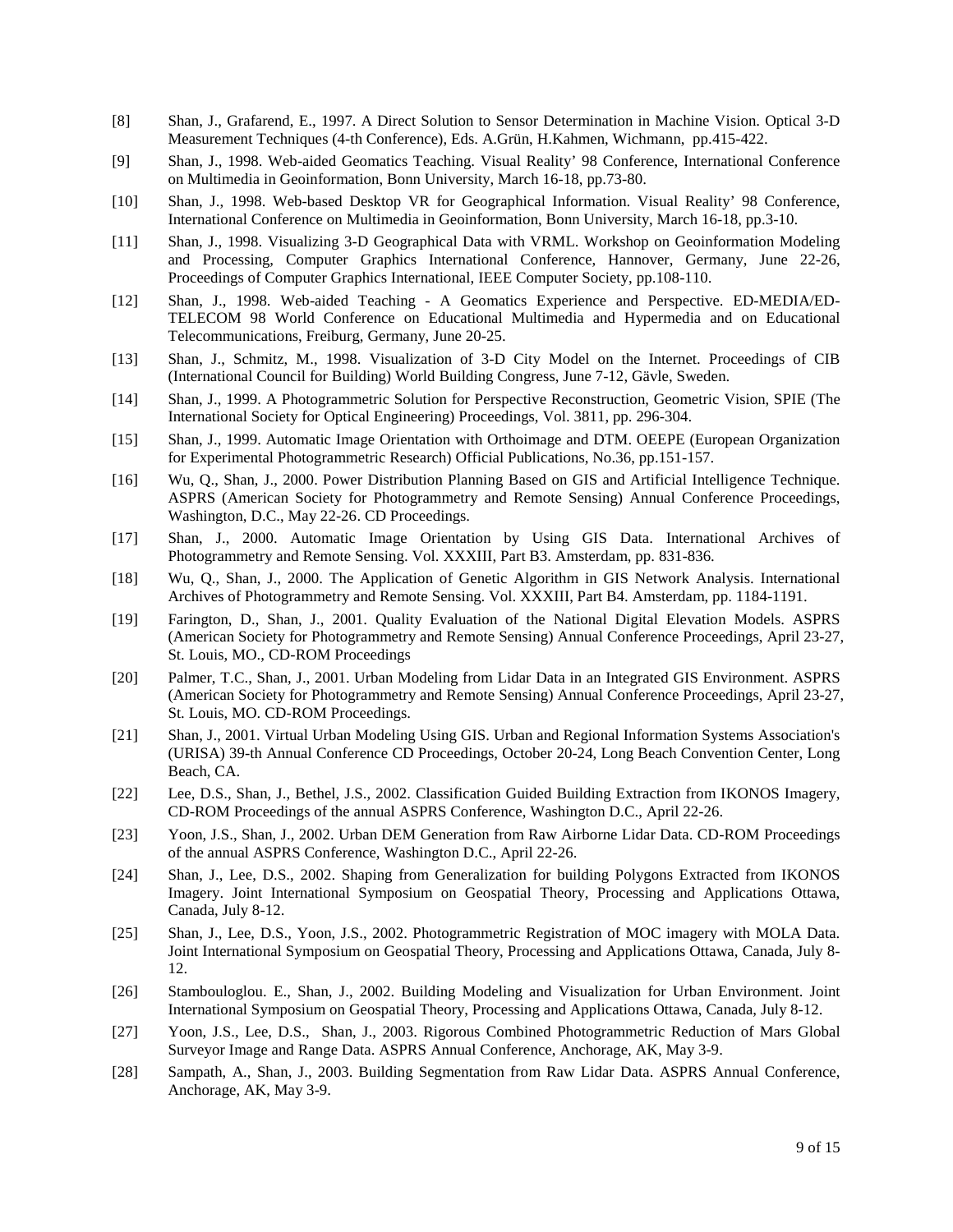- [29] Shan, J., 2003. On the Quality of Automatic Building Extraction from IKONOS Imagery. ASPRS Annual Conference, Anchorage, AK, May 3-9.
- [30] Harris, D., Noureldin, A.S., Shan, J., 2004. Pavement Overlay Thickness Evaluation Using Ground Penetrating Radar (GPR). ASPRS Annual Conference, Denver, CO, May 23-28.
- [31] Rengarajan, R., Yoon, J.S., Shan, J., 2004. Triangulation Based Hierarchical Image Matching for Mars DEM Generation Using MOC NA Stereo Images. ASPRS Annual Conference, Denver, CO, May 23-28.
- [32] Wang, J., Shan, J., 2004. SQL Supported Spatial Analysis for Web-GIS. ASPRS Annual Conference, Denver, CO, May 23-28.
- [33] Sampath, A., Shan, J., 2004. Building Segmentation and Regularization from Raw Lidar Data. ASPRS Annual Conference, Denver, CO, May 23-28.
- [34] Shan, J., Fu, C.S., Li, B., Bethel, J.S., Kretsch, J., Mikhail, E.M., 2004. Autostereoscopic Measurement: Principles and Implementation. ASPRS Annual Conference, Denver, CO, May 23-28.
- [35] Yoon, J.S., Shan, J., 2004. Combined Bundle Adjustment of MOC Stereo Images and MOLA Altimetry Data for Precise Mars Topographic Mapping. 20th ISPRS Congress, Istanbul, Turkey, July 12-23.
- [36] Gungor, O., Shan, J., 2004. Evaluation of Satellite Image Fusion Using Wavelet Transformation. 20th ISPRS Conference, Istanbul, Turkey, July 12-23.
- [37] Fu, C.S., Shan, J., 2004. 3-D Building Reconstruction from Distinct Points. 20th ISPRS Congress, Istanbul, Turkey, July 12-23.
- [38] Shan, J., Fu, C.S., Li, B., Bethel, J.S., Kretsch, J., Mikhail, E.M., 2004. Autostereoscopic Visualization and Measurement: Principles and Evaluation. 20th ISPRS Congress, Istanbul, Turkey, July 12-23.
- [39] Sampath, A., Shan, J., 2004. Urban Modeling from Airborne Lidar Point Cloud. 20th ISPRS Congress, Istanbul, Turkey, July 12-23.
- [40] Song, Y.H., Shan, J., 2004. Photorealistic Building Modeling and Visualization in 3-D Geographic Information System. 20th ISPRS Congress, Istanbul, Turkey, July 12-23.
- [41] Song, Y.H., J. Shan, C. Hallam, 2005. Adaptive Terrain Feature Extraction a case study for Antarctica Lidar DEM, American Society for Photogrammetry and Remote Sensing Annual Conference, Baltimore, Maryland · March 7-11
- [42] Wang, J., J. Shan, 2005. Lidar Data Management with 3-D Hilbert Space-filling Curves, American Society for Photogrammetry and Remote Sensing Annual Conference, Baltimore, Maryland · March 7-11
- [43] Gungor, Oguz and Jie Shan, 2005. A Comparative Study on Wavelet Transform Based Image Fusion Methods Using High Resolution Satellite Images, American Society for Photogrammetry and Remote Sensing Annual Conference, Baltimore, Maryland · March 7-11.
- [44] Fu, Chiung-Shiuan and J. Shan, 2005. Autostereoscopic 3-D Measurement and Feature Collection, American Society for Photogrammetry and Remote Sensing Annual Conference, Baltimore, Maryland · March 7-11.
- [45] Alkheder, Sharaf and Jie Shan, 2005. Urban Growth Simulation Using Remote Sensing Imagery and Neural Network, 3rd International Symposium Remote Sensing and Data Fusion Over Urban Areas (URBAN 2005) and the 5th International Symposium Remote Sensing of Urban Areas (URS 2005), March 14- 16, Tempe, Arizona.
- [46] Alkheder, Sharaf and Jie Shan, 2005. Urban Growth Simulation A Case Study of Indianapolis, Indiana GIS 2005 Conference, March 9-10, Indianapolis, IN. (presentation only)
- [47] Du, Qian, Oguz Gungor, Jie Shan, 2005. Performance Evaluation for Pan-sharpening Techniques, Proceedings of IEEE International Geoscience and Remote Sensing Symposium, Vol. 6, pp. 4264-4266, Seoul, Korea, July 25-29, Organized by the Geoscience and Remote Sensing Society of the Institute of Electrical and Electronic Engineers.
- [48] Alkheder, Sharaf and Jie Shan, 2005. Integrate Constrained Cellular Automata into GIS for Urban Growth Simulation, GeoComputation2005, Ann Arbor, Michigan, August 1-3.
- [49] Wang, Jun and Jie Shan, 2005. Space Filling Curve Based Point Clouds Index, GeoComputation2005, Ann Arbor, Michigan, August 1-3.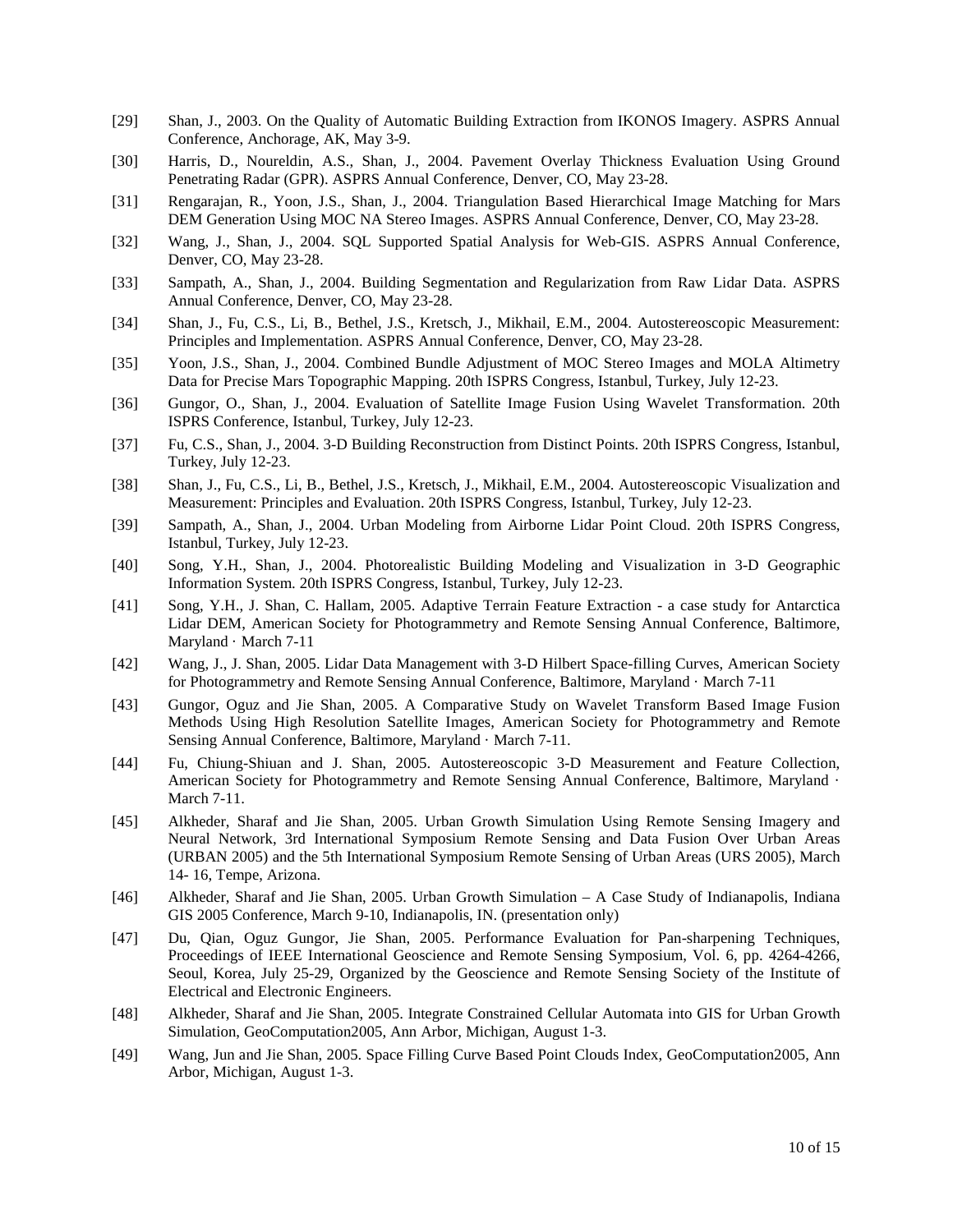- [50] Fu, Chiung-Shiuan and Jie Shan, 2005. Construct 3D Building Topology Based on Point Primitives, GeoComputation2005, Ann Arbor, Michigan, August 1-3.
- [51] Gungor, Oguz and Jie Shan, 2005. A Statistical Approach for Multi-resolution Image Fusion[, PECORA 16](http://www.asprs.org/pecora16/index.html) - "Global Priorities in Land Remote Sensing "Sioux Falls Convention Center, Sioux Falls, SD, October 23- 27.
- [52] Sampath, A., Jie Shan, 2006. Building Reconstruction from Lidar Data Based on Clustering Techniques, American Society for Photogrammetry and Remote Sensing Annual Conference, Reno, Nevada, May 1-6
- [53] Gungor, Oguz, Jie Shan, 2006. A Pixel Based Multiple Sensor Image Fusion Approach, American Society for Photogrammetry and Remote Sensing Annual Conference, Reno, Nevada, May 1-6
- [54] Alkheder, Sharaf, Jie Shan, 2006. Fuzzy and Crisp Cellular Automata for Urban Growth Simulation, American Society for Photogrammetry and Remote Sensing Annual Conference, Reno, Nevada, May 1-6
- [55] Song, Y, Jie Shan, 2006. Automated Rock Extraction from Mars Exploration Rover Imagery, American Society for Photogrammetry and Remote Sensing Annual Conference, Reno, Nevada, May 1-6
- [56] Gungor, Oguz, Jie Shan, 2006. An Optimal Fusion Approach for Optical and SAR Images. ISPRS Midterm Symposium, Commission VII, "Remote Sensing: From Pixels to Processes" Enschede, the Netherlands, May 8-11
- [57] Sharaf Al-kheder, Jun Wang, Jie Shan, 2006. Change Detection Cellular Automata Method for Urban Growth Modelling, ISPRS Mid-term Symposium, Commission VII, "Remote Sensing: From Pixels to Processes" Enschede, the Netherlands, May 8-11
- [58] C. Heipke, J. Oberst, M. Attwenger, P. Dorninger, E. Dorrer, S. Gehrke5 K. Gwinner, R.L. Kirk, V. Lohse1, H. Mayer, J.-P. Muller, R. Schmidt, F. Scholten, Jie Shan, M. Spiegel, G. Neukum, and the HRSC CoI-Team, 2006. The HRSC DTM comparison test, International Symposium on "Geospatial Databases for Sustainable Development", Goa, India, September 27-30
- [59] Shan, J., S. Alkheder, J. Wang, 2007. Cellular automata urban growth model calibration with genetic algorithms, 4<sup>th</sup> International Symposium Remote Sensing and Data Fusion over Urban Areas (URBAN 2007) and the 6<sup>th</sup> International Symposium Remote Sensing of Urban Areas (URS 2007), Paris, France, April 11-13.
- [60] Jae Sung Kim, Jie Shan, 2007. Hurricane Damage Assessment Using Remote Sensing Techniques A Case Study in New Orleans. American Society for Photogrammetry and Remote Sensing Annual Conference, Tampa, Florida, May 7-11.
- [61] Yonghak Song and Jie Shan, 2008. Automated Rock Detection from Mars Exploration Rover Images, International Society for Photogrammetry and Remote Sensing Congress, Beijing, China, July 3-11.
- [62] Chiung-Shiuan Fu, Jie Shan, 2008. Three-dimensional Building Reconstruction Using Point Primitives: A Geometric Graph Approach, International Society for Photogrammetry and Remote Sensing Congress, Beijing, China, July 3-11.
- [63] Sampath, A., Shan, J., 2008. Building Rreconstruction from Airborne Lidar Data Based on Clustering Analysis, International Society for Photogrammetry and Remote Sensing Congress, Beijing, China, July 3- 11.
- [64] Yonghak Song and Jie Shan, 2008. Building Extraction from Color Imagery based on Edge Flow Driven Active Contour and JSEG, International Society for Photogrammetry and Remote Sensing Congress, Beijing, China, July 3-11.
- [65] Selim Aksoy, Bahadır Ozdemir, Sandra Eckert, Francois Kayitakire, Martino Pesarasi, Orsan Aytekin, Christoph C. Borel, Jan Cech, Emmanuel Christophe, Sebnem Duzgun, Arzu Erener, Kıvanc Ertugay, Ejaz Hussain, Jordi Inglada, Sebastien Lefevre, Ozgun Ok, Dilek Koc San, Radim Sara, Jie Shan, Jyothish Soman, Ilkay Ulusoy, Regis Witz, 2008. Performance Evaluation of Building Detection and Digital Surface Model Extraction Algorithms: Outcomes of the PRRS 2008 Algorithm Performance Contest, 978-1-4244- 2653-9/08 ©2008 IEEE.
- [66] Ejaz Hussain, KyoHyouk Kim, Jie Shan, 2009. Object–based Image Classification and Web-mapping Techniques for Flood Damage Assessment, American Society for Photogrammetry and Remote Sensing Annual Conference, Baltimore, Maryland, March 9 – 13.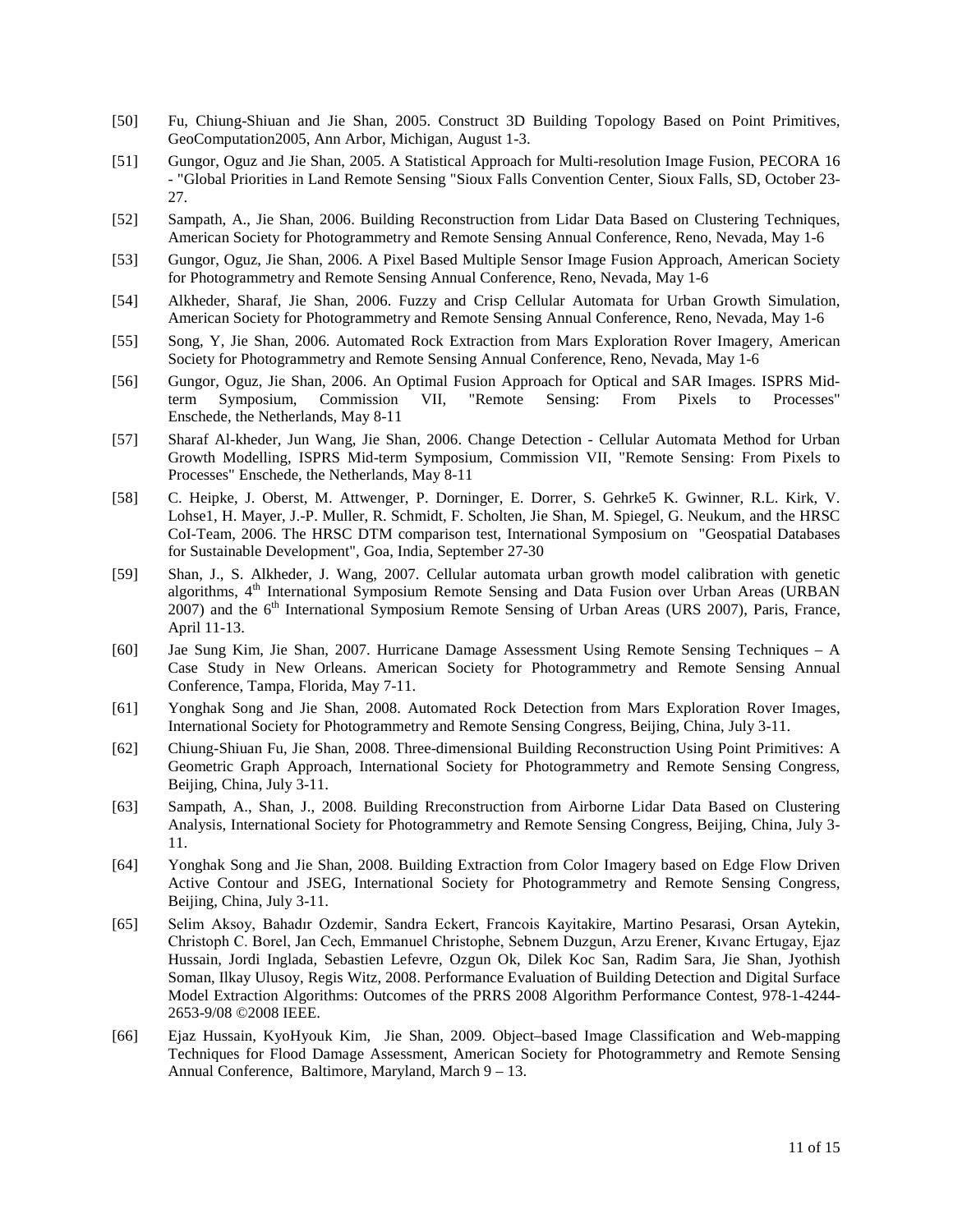- [67] Jun Wang, Jie Shan, 2009. Segmentation of LiDAR Point Clouds for Building Extraction, American Society for Photogrammetry and Remote Sensing Annual Conference, Baltimore, Maryland, March 9 – 13.
- [68] Ejaz Hussain, Jie Shan, 2010. Rule inheritance in object-based image classification for urban land cover mapping, American Society for Photogrammetry and Remote Sensing Annual Conference, San Diego, California, April 26-30.
- [69] KyoHyouk Kim, Jie Shan. 2010. Multiphase level set approach to LiDAR roof segmentation, American Society for Photogrammetry and Remote Sensing Annual Conference, San Diego, California, April 26-30.
- [70] Ejaz Hussain, Jie Shan, 2010. Rapid Response: Mapping Floods with Optical and SAR Images, IEEE International Geoscience and Remote Sensing Symposium, Honolulu, Hawaii, July 25-30, 2010.
- [71] Shan, Jie, Hussain, Ejaz., 2010. Very High Resoluiton Remote Sensing Data: Processing Capabilities and Limitation, in the invited session Remote Sensing of Human Settlements, IEEE International Geoscience and Remote Sensing Symposium, Honolulu, Hawaii, July 25-30, 2010.
- [72] KyoHyouk Kim and Jie Shan, 2011. Building Footprints Extraction of Dense Residential Areas from LiDAR data, Annual Conference of the American Society for Photogrammetry and Remote Sensing, Milwaukee, WI., May 1-5, 2011.
- [73] Ejaz Hussaina, Serkan Ural, Abrar Malik, Jie Shan, 2011. Maping Pakistan 2010 Floods Using Rmote Sensing Data, Annual Conference of the American Society for Photogrammetry and Remote Sensing, Milwaukee, WI., May 1-5, 2011.
- [74] KyoHyouk Kim, Jie Shan. 2011. Adaptive Morphological Filtering for DEM Genration, IEEE International Geoscience and Remote Sensing Symposium, Vancourver, Canada, July 24-29, 2011.
- [75] Yuanxin Ye, Lian Xiong, Jie Shan, 2012. Automated Multi-source Remote Sensing Image Registration Based On Phase Congruency, International Archives of the Photogrammetry, Remote Sensing and Spatial Information Sciences, Vol. XXXIX-B3, XXII ISPRS Congress, Melbourne, Australia, 25 Aug. – 01 Sept., pp.367-372
- [76] Jixing Yan, Wanshou Jiang, Jie Shan, 2012. Quality Analysis on RANSAC-based Roof Facets Extraction from Airborne Lidar Data, International Archives of the Photogrammetry, Remote Sensing and Spatial Information Sciences, Vol. XXXIX-B3, XXII ISPRS Congress, Melbourne, Australia, 25 Aug. – 01 Sep., pp.167-172
- [77] Serkan Ural, Jie Shan, 2012. Min-cut Based Segmentation of Airborne Lidar Point Clouds, International Archives of the Photogrammetry, Remote Sensing and Spatial Information Sciences, Vol. XXXIX-B3, XXII ISPRS Congress, Melbourne, Australia, 25 Aug. – 01 Sep., pp.167-172
- [78] Ejaz Hussein, Jie Shan, 2013. Mapping and Monitoring Planned Development of Vegetation Cover in Desert Area using Temporal Remote Sensing Data, ASPRS Annual Conference, Baltimore, MD, March 24- 28 (presentation canceled due to physical accident)
- [79] Linglin Zeng, Jie Shan, Daxiang Xiang, 2013. Monitoring Drought Using Multi-sensor Remote Sensing Data in Cropland of Gansu Province, 35th International Symposium on Remote Sensing of Environment, April 22-26, Beijing
- [80] Laigen Dong, Jie Shan, Yuanxin Ye, 2013. An Attempt of Using Straight-line Information for Building Damage Detection Based on Post-earthquake Optical Imagery, 35th International Symposium on Remote Sensing of Environment, April 22-26, Beijing
- [81] Qinghua Li, Serkan Ural, John Anderson, and Jie Shan, 2014. MDL-Based Estimation of the Gaussian Components for LiDAR Waveform Decomposition, International Geoscience and Remote Sensing Symposium (IGARSS), Quebec City, Canada, July 13-18
- [82] Xian Wu, Weihong Cui, Jian Yao, Jie Shan, 2014. Object-based high resolution image classification assisted by semivariogram features, 5th Geographic Object-Based Image Analysis (GEOBIA), May 21-24, 2014, Thessaloniki , Greece
- [83] Serkan Ural, Jie Shan, Mario A. Romero, Andrew Tarko, 2015. Road and Roadside Feature Extraction Using Imagery and LiDAR Data for Transportation Operation, Photogrammetric Image Analysis 2015, March 25-27, Munich, Germany
- [84] Ying Wang, Changqing Huang, Jie Shan, 2015. An Initial Study on College Students' Daily Activities Using GPS Trajectories, The 23<sup>rd</sup> International Conference on Geoinformatics, June 19-21, Wuhan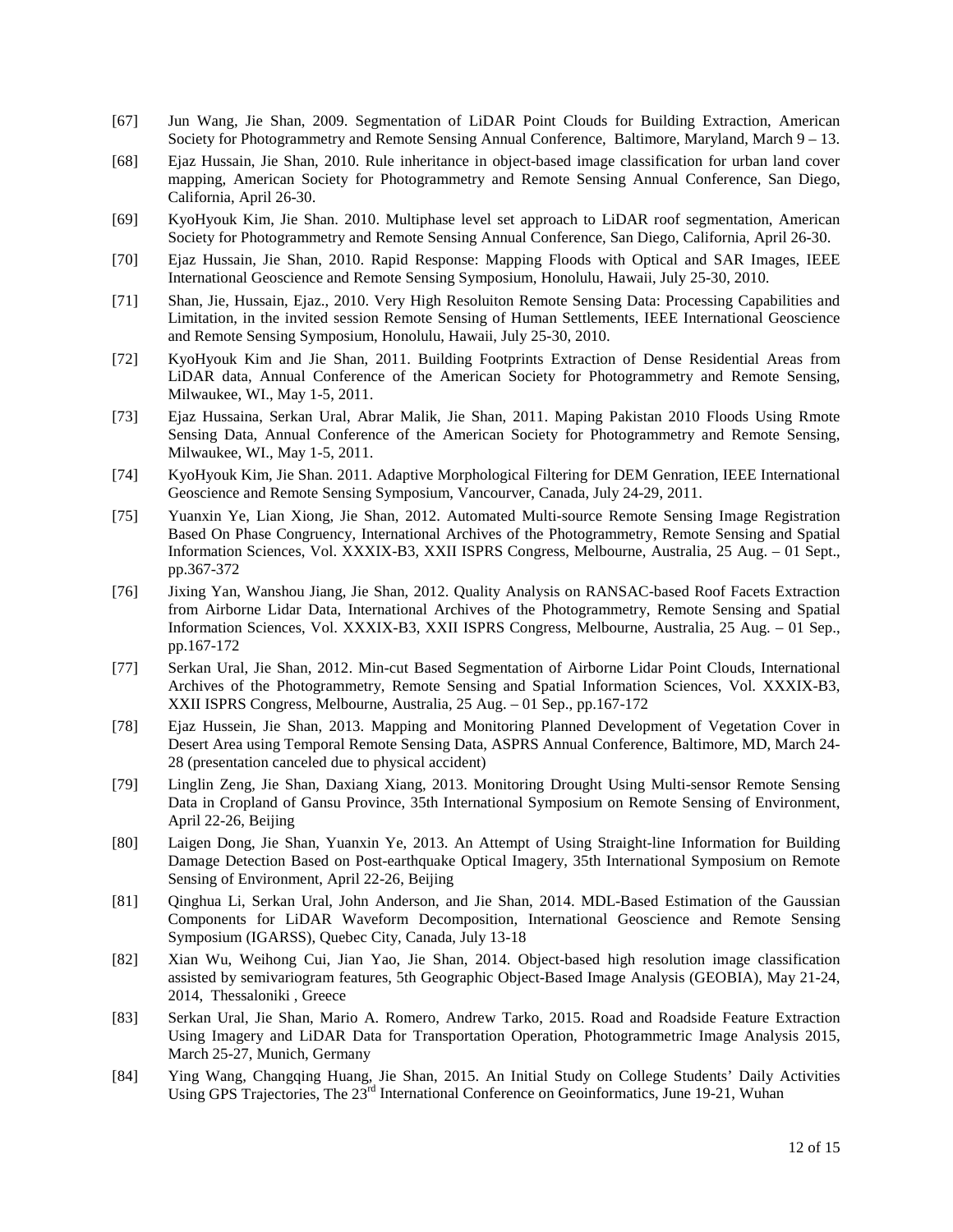- [85] Caodong Xie, Zhichao Zhang, Jie Shan, 2015. Technical Evaluation for Mashing-up Crowdsourcing Images, The 23<sup>rd</sup> International Conference on Geoinformatics, June 19-21, Wuhan
- [86] Shenman Zhang, Jie Shan, Zhichao Zhang, Jixing Yan, Yaolin Hou, 2016. Integrating Smartphone Images and Airborne Lidar Data for Complete Urban Building Modelling, ISPRS Annals of the Photogrammetry, Remote Sensing and Spatial Information Sciences, Prague, July 12-19, to appear
- [87] Jixing Yan, Wanshou Jiang, Jie Shan, 2016. A global solution to topological reconstruction for building roof models from airborne lidar point clouds, ISPRS Annals of the Photogrammetry, Remote Sensing and Spatial Information Sciences, Prague, July 12-19, to appear
- [88] Ural Serkan and Jie Shan, 2016. A min-cut based filter for lidar data, ISPRS Archives of the Photogrammetry, Remote Sensing and Spatial Information Sciences, Prague, July 12-19, to appear
- [89] Qinghua Li, Serkan Ural, Jie Shan, 2016. Decomposing LiDAR Waveforms with Nonparametric Classification Methods, IGARSS 2016, Beijing, July 10-15, to appear

#### **Reviewer for selected journals**

- [1] Surveying and Land Information Systems, Journal of the American Congress on Surveying and Mapping
- [2] GPS Solutions, Wiley
- [3] GEOMATICA, Canadian Institute of Geomatics
- [4] Acta Geodaetica et Cartographica Sinica
- [5] Marine Geodesy
- [6] Computer-Aided Civil and Infrastructure Engineering
- [7] Automation in Construction
- [8] Journal of Surveying Engineering, ASCE
- [9] Journal of Geophysical Research Planets
- [10] \*Photogrammetric Engineering and Remote Sensing
- [11] \*ISPRS Journal of Photogrammetry and Remote Sensing
- [12] \*International Journal of Remote Sensing
- [13] The Photogrammetric Record, Journal of the British Remote Sensing and Photogrammetry Society
- [14] \*IEEE Transactions on Geoscience and Remote Sensing
- [15] \*IEEE Geoscience and Remote Sensing Letters
- [16] IEEE Journal of Selected Topics in Applied Earth Observations and Remote Sensing
- [17] Remote Sensing of Environment
- [18] Sensors (Open Access Journal, MDPI AG, Switzerland)
- [19] \*Remote Sensing (Open Access Journal, MDPI AG, Switzerland)
- [20] Journal of Applied Remote Sensing
- [21] Canadian Journal of Remote Sensing
- [22] Optical Engineering (SPIE)
- [23] The Institute of Electronics, Information and Communication Engineers (Japan) Transactions
- [24] Electronics and Telecommunications Research Institute (ETRI, Korea) Journal
- [25] Journal of Sensors (Open Access, Hindawi Publishing Corporation)
- [26] PLOS ONE A peer-reviewed, open access journal
- [27] Optik International Journal for Light and Electron Optics
- [28] Earth Science Informatics, Springer
- [29] Information Fusion- An International Journal on Multi-Sensor, Multi-Source Information Fusion
- [30] \*International Journal of Image and Data Fusion
- [31] \*International Journal of Geographical Information Science
- [32] Journal of Urban and Regional Information Systems Association, USA
- [33] The Annals of Regional Science
- [34] Annals of GIS, Taylor & Francis
- [35] Environmental Modeling and Assessment (Springer)
- [36] Journal of Earth System Science (Springer)
- [37] IBM Journal of Research and Development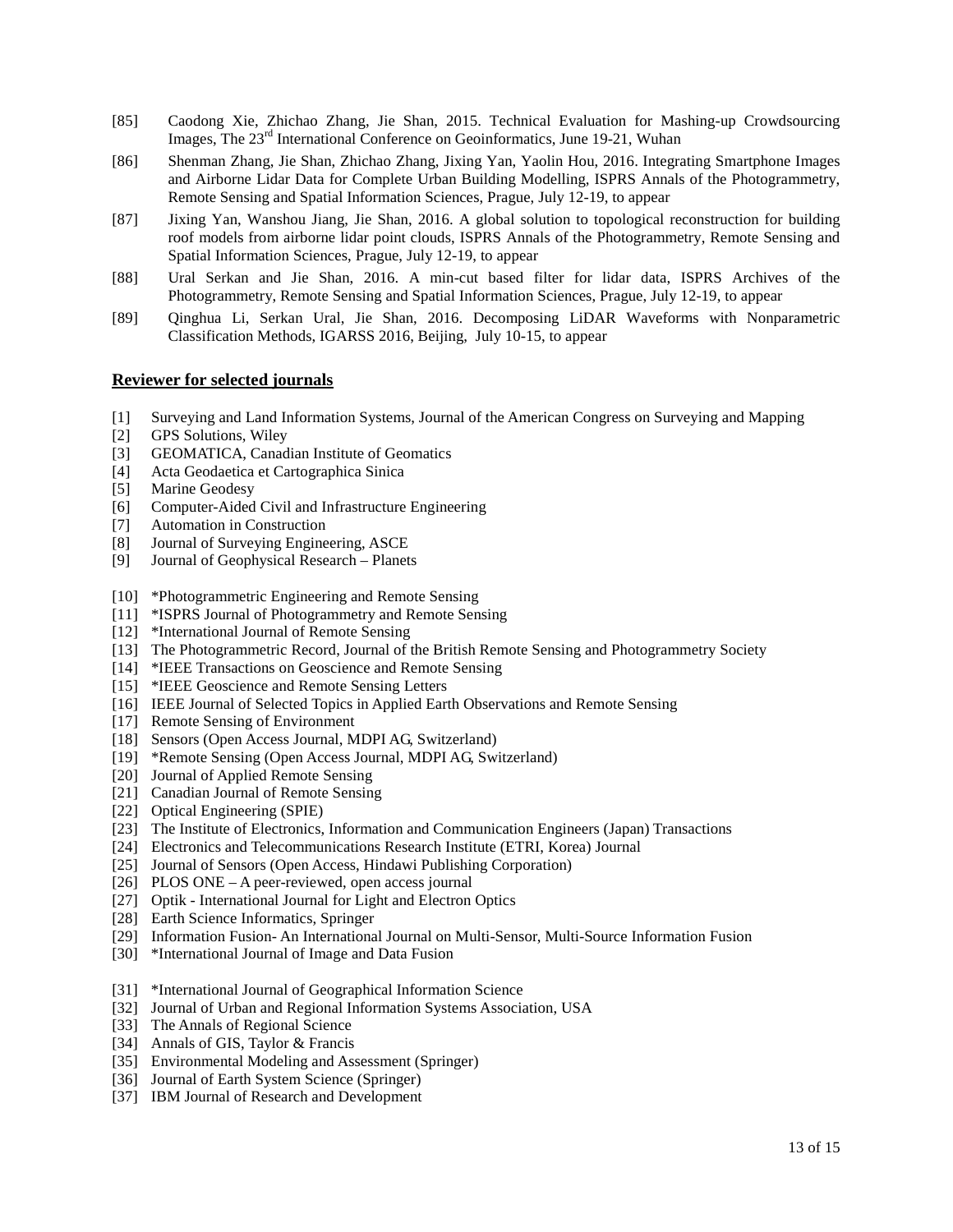- [38] \*Computers & Geosciences
- [39] Machine Vision and Applications
- [40] International Journal of Computational Geometry and Applications
- [41] Bulletin of Geodesy and Geomatics (Bollettino di Geodesia e Scienze Affini)
- [42] Geo-spatial Information Science

#### **Reviewer for selected conferences**

- [1] The 3rd International Symposium on Geo-information for Disaster Management; The 100th Canadian Institute of Geomatics Annual Conference
- [2] The international symposium "Mapping without the Sun" Techniques and Applications of Optical and SAR Imagery Fusion, ISPRS WG Remote Sensing Data Fusion, 25-27 September 2007, Chengdu, China
- [3] ISPRS Congress 2008 Beijing, Commission VII WG 6
- [4] ISPRS Workshop on Laserscanning 2009, full paper
- [5] City Models, Roads, and Traffic 2009, full paper
- [6] ISPRS Commission 7 Symposium, 2010, Vienna, full paper
- [7] ISPRS Commission 3 Symposium, 2010, Paris, full paper [8] IGARSS 2011, Sendai Japan (changed to Vancouver of Ca
- [8] IGARSS 2011, Sendai Japan (changed to Vancouver of Canada due to Tsunami)
- [9] IGARSS 2013, Melbourne, Australia
- [10] ISPRS Commission 7 Symposium, 2010, Vienna, full papers
- [11] Photogrammetric Computer Vision, ISPRS Commission III Symposium, 2010, Paris, full papers
- [12] IGARSS 2011, Sendai Japan (changed to Vancouver of Canada due to Tsunami)
- [13] IGARSS 2014, Quebec City, Canada
- [14] Photogrammetric Computer Vision, ISPRS Commission III Symposium, 2014, Zurich, Switzerland, full papers
- [15] PIA15 Photogrammetric Image Analysis, March 25-27, 2015, Munich, Germany, full papers
- [16] HRIGI15 High-Resolution Earth Imaging for Geospatial Information, March 25-27, 2015, Munich, Germany, full papers
- [17] ISPRS Congress, July12-19, 2016, Prague, Czech Republic
- [18] IGARSS 2016, Beijing, China

#### **Organizer and moderator for selected conferences**

- [1] Session moderator for "LIDAR (LIght Detection And Ranging) and Digital Surface Analysis" at the American Society for Photogrammetry and Remote Sensing annual conference, April 23-27, 2001, St. Louis, MO.
- [2] Program Committee, The 3rd ISPRS Workshop on Dynamic and Multi-dimensional GIS, and The 10th Annual Conference of CPGIS on Geoinformatics, May 23-25, 2001. Asian Institute of Technology, Bangkok, Thailand
- [3] Session moderator, Photogrammetry: LIDAR Sensors and Applications 1 (Accuracy), Annual Conference of the American Society for Photogrammetry and Remote Sensing, XXII FIG International Conference, April 19-26, 2002, Washington DC.
- [4] Session moderator, Geospatial Data from Radar/IR/Video Imagery, Annual Conference of the American Society for Photogrammetry and Remote Sensing, May 7, 2003, Anchorage, Alaska.
- [5] Program committee, The 4th ISPRS International Symposium on Mobile Mapping Technology, Kunming, China, August 25-27, 2003 (canceled due to SARS)
- [6] Session moderator, Web based GIS –Distributed Processing, Annual Conference of the American Society for Photogrammetry and Remote Sensing, May 27, 2004, Denver, CO.
- [7] Session moderator, "Analysis Tools & Techniques: Imagery Accuracy and Performance Metrics Part 1"; "GIS Data Processing - Part 4: GIS Error Propagation", Annual Conference of the American Society for Photogrammetry and Remote Sensing, March 7-11, 2005, Baltimore, Maryland
- [8] Program Committee, 13th International Conference on Geoinformatics, Toronto, August 17-19, 2005
- [9] Session chair, "Photogrammetry and Image Analysis"; Pecora 16 Global Priorities in Land Remote Sensing, Sioux Falls, SD, October 23-27, 2005
- [10] Program Committee, International Workshop on Disaster Monitoring and Assessment Through Images,